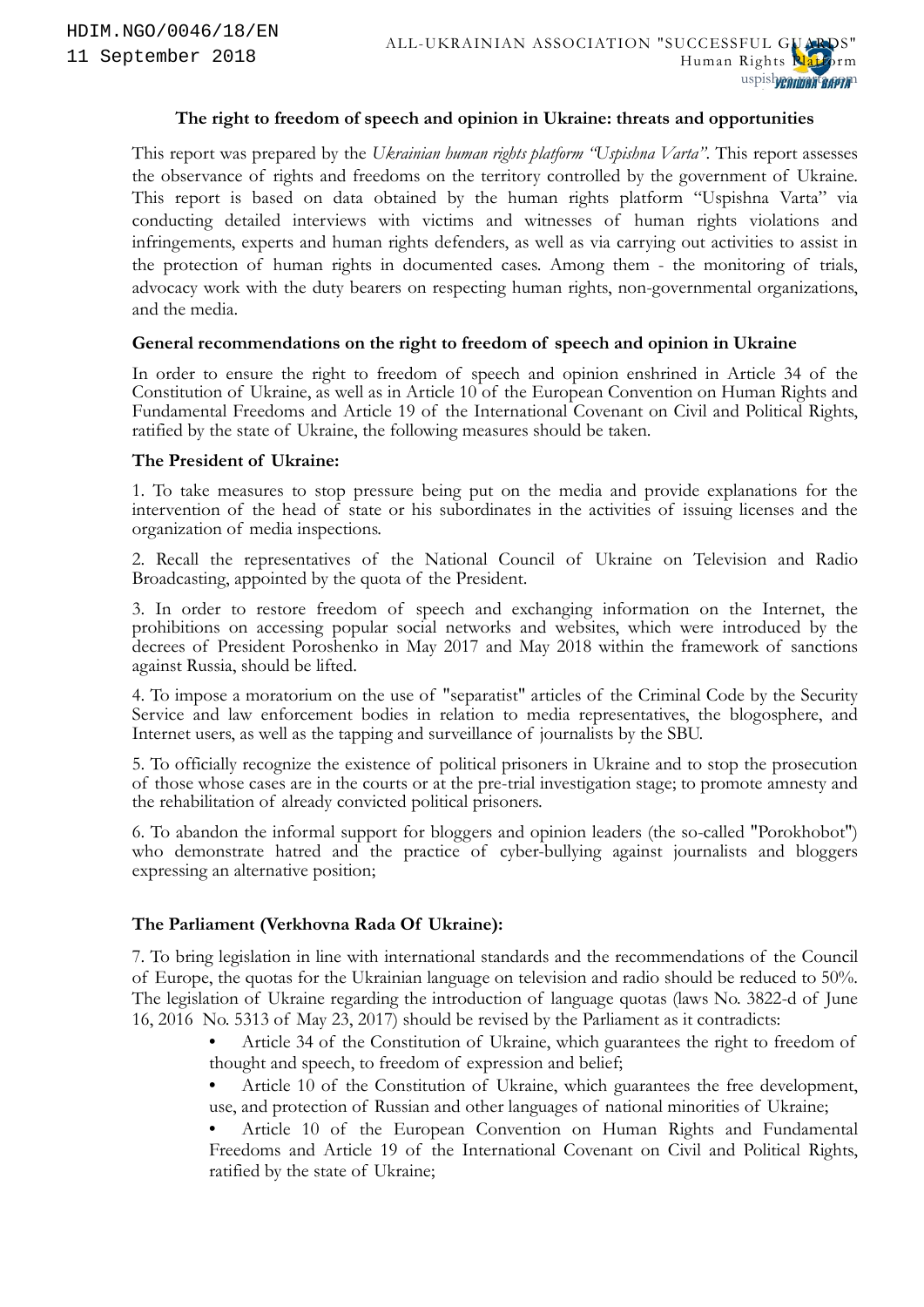• The obligations of the state of Ukraine under the European Framework Convention for the Protection of National Minorities and the European Charter for Regional or Minority Languages

8. To restore the right to the free exchange of information and to remove all restrictive measures, including bans and restrictions on the import of Russian books, broadcasting of Russian films, and the entry of Russian actors, introduced by the Ukrainian Parliament in 2015-2017. Such bans and restrictions violate the right to freedom of movement, information, and ideology, as well as the expression of one's own opinion, which are enshrined in the Constitution of Ukraine and in international acts ratified by Ukraine. In order to restore the right to the free exchange of information, all restrictive measures should be removed by amending the legislation:

> Law of Ukraine No.1317 "on amendments to some laws of Ukraine concerning the protection of the information television and radio space of Ukraine" dated December 09, 2014;

> • Law of Ukraine No.3359 "on amendments to the Law of Ukraine 'on cinematography' (concerning films of the aggressor state)" dated 27 October 2015;

> Law of Ukraine No. 5114 "on amendments to some laws of Ukraine concerning the restriction of the Ukrainian market's access to foreign printed materials with anti-Ukrainian content" dated December 8, 2016;

> Law of Ukraine No. 6682 "on amendments to the Law of Ukraine 'on tour events in Ukraine' regarding the features of organizing and conducting tours with the participation of citizens of the aggressor state" of July 11, 2017, and others.

9. The law "on the condemnation of the Communist and national-socialist (Nazi) totalitarian regimes in Ukraine and the prohibition of propaganda of their symbols", better known as the "law on decommunization" (2015), should be finalized in accordance with the recommendations of the Venice Commission of 18-19 December 2015. In particular:

> • The law should contain a less extensive and exhaustive list of prohibited symbols; the concept of propaganda should be clearly defined;

> • Only those actions that constitute a real threat to society should entail criminal liability, which should be proportional to the severity of the crime committed, the mere display of symbols or the use of the name should not be punished by imprisonment;

> The Law should make it clear that the prohibition of any association is a measure of last resort only in exceptional cases, in proportion to the gravity of the crime. This is especially true of political parties in light of their important role in a democratic society, and the like.

> The law should regulate equally the scope and detail of the description of acts related to both ideologies – Communist and Nazi.

10. Refuse to consider bills that threaten the free development of the Internet in Ukraine and create a threat of extrajudicial blocking of Internet resources.

11. To hold parliamentary hearings on freedom of speech in Ukraine without delay.

12. To regulate the activities of the National Council of Ukraine on Television and Radio Broadcasting:

> Listen to the report and to recognize the unsatisfactory work of the National Council for 2017.

> Recall the representatives of the National Council appointed by the quota of the Verkhovna Rada.

> Ban the National Council for a period of one year from making unscheduled inspections of the media.

> • At the legislative level, to introduce a transparent examination procedure for the content of TV and radio channels, on the basis of which the National Council can make decisions.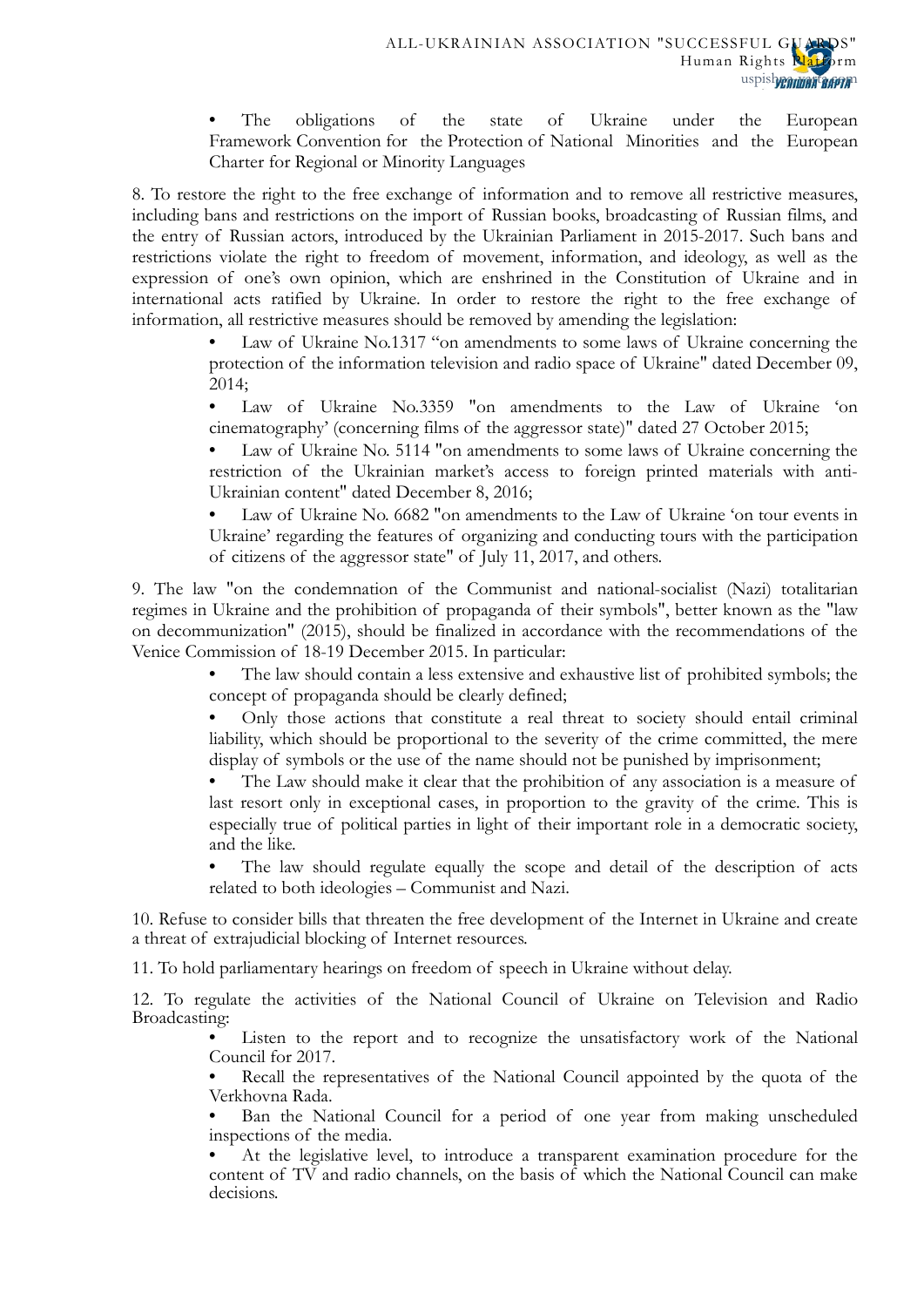### **National Council of Ukraine on Television and Radio Broadcasting:**

13. To be guided in their decisions on imposing fines and depriving media licenses by objective criteria and not by political expediency and the unspoken orders of the Presidential Administration;

14. Objectively consider the violations committed by the media close to President Poroshenko and his circle, including the proper assessment of the calls of journalists and guests of these media agencies of a xenophobic and anti-Semitic nature.

### **The Security Service of Ukraine and the National Security and Defence Council of Ukraine:**

15. Ensure that any restriction of freedom of expression is established only as a specific and individualized way of responding to an obvious threat and is necessary and proportionate;

16. To stop the practice of deporting foreign journalists and banning them from entering Ukraine regulated by the decisions of the National Security and Defence Council and carried out by the SBU, which is a violation of the international obligations of Ukraine in the field of human rights. In particular, the participating States of the OSCE have committed themselves to provide conditions for the work of journalists from one of the participating parties in other participant parties.

17. To apply the provisions of the legislation on combatting separatism in strict compliance with the obligations of States under Part 1 of Article 19 of the International Covenant on Civil and Political Rights, and should not be used to drown out opposition views or criticism or subject them to criminal persecution. In general, it is necessary to impose a moratorium on the use of the so-called "separatist articles" of the Criminal Code (state treason, encroachment on territorial integrity, overthrowing the constitutional system, etc.) in relation to media workers, journalists, and bloggers.

#### **Prosecutor General's Office of Ukraine, Ministry of Internal Affairs:**

18. To ensure that the Prosecutor General's office and the National Police conduct a transparent, timely, and effective investigation into attacks against the media and their employees, threats of physical violence, and other criminal acts that may constitute hindering the legitimate professional activities of journalists;

19. To provide an objective investigation into the attacks against journalists, including the cases of the murder of Pavel Sheremet and Oles Buzina;

20. To provide an immediate, effective, and impartial investigation into possible violations in connection with the activities of the website *"Mirotvorets"*;

21. To investigate the activities of the leadership of the National Council on TV and Radio on the topic of preventing journalistic activities.

### **General situation with respect to political rights and freedoms in Ukraine**

According to the results of monitoring in April-August 2018, the human rights platform "Uspishna Varta" recorded **99** violations of political rights and freedoms. From these, **62 cases (63%)** were related to the **violation of the right to freedom of speech and opinion**.

**28%** of all recorded violations of political rights and freedoms involved **right-wing radical organizations**, primarily C14, "National Druzhina", "Bratstvo", "Right Sector", etc. In general, the collective actions of **law enforcement agencies** (SBU, the Prosecutor General's office, the State Border Service, and the National Police) led to the violation of political rights and freedoms in **25%** of recorded cases.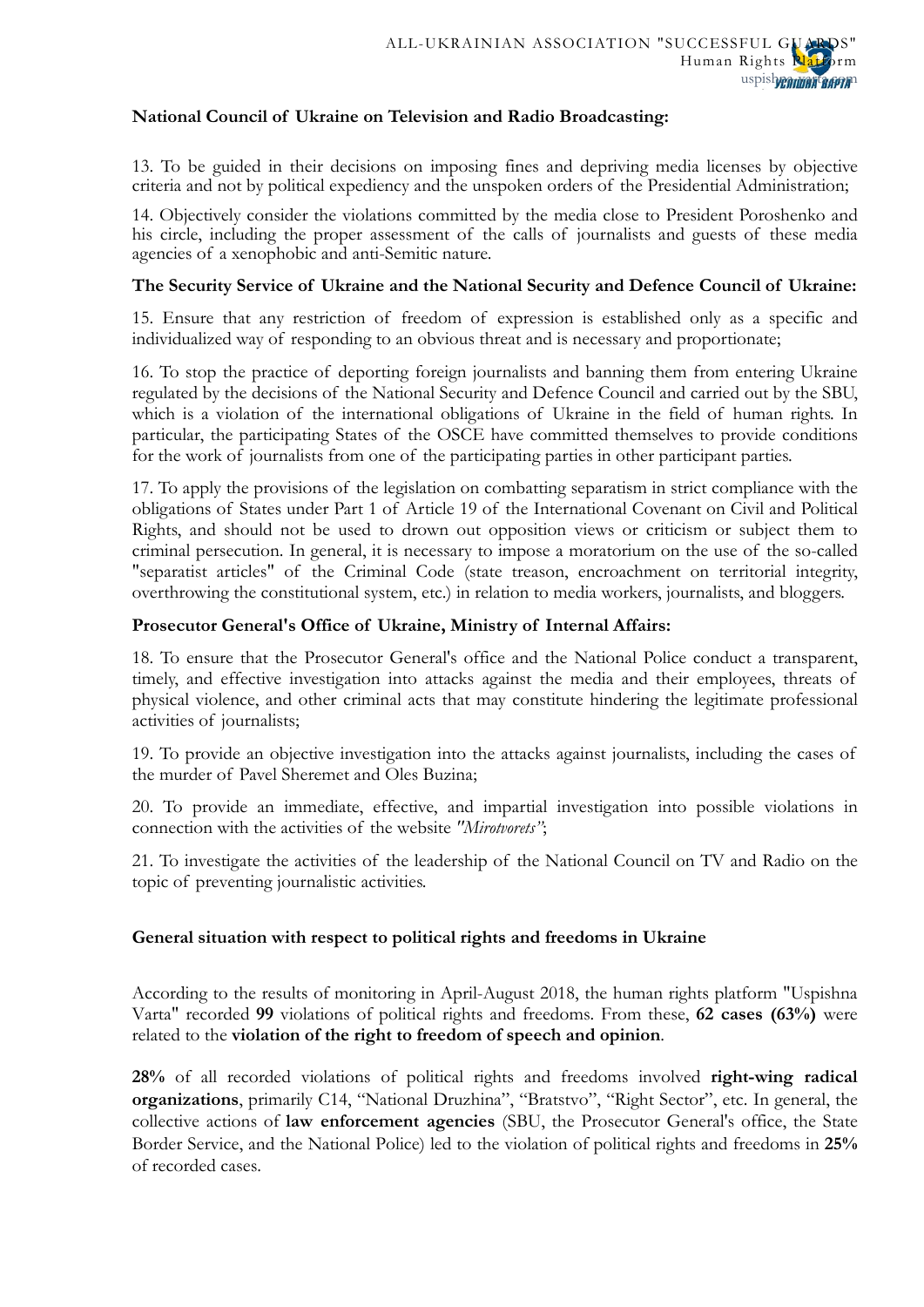**41%** of the recorded cases (40) violated the rights of **journalists** - both Ukrainian and foreign; in addition, the rights of some **media companies** were also violated (15 cases, 16%). Among the categories of persons whose rights are violated it is also necessary to mention **political parties** and/or **individual politicians** (mainly the left-wing ideological agenda), as well as **public activists** (13% and 10% of the recorded facts, respectively). Among the regions, **Kiev** is the leader in terms of the number of violations (48); the **Dnepr** (8) and **Odessa** (11) regions are also distinguished.

## **Threats to freedom of speech and opinion in Ukraine at the level of state policy**

During 2014-2018, a number of changes were made to the legislation that regulates the law in question. Some of them significantly restrict the freedom of information exchange and introduce language quotas for television and radio, and also create conditions for disproportionate sanctions against independent media companies. In general, the government introduced measures that prohibited or blocked information, the media or individual journalists who were considered a threat to national security or who expressed views that undermined the sovereignty and territorial integrity of the country.

**The PACE resolution "Protection and Promotion of Regional or Minority Languages in Europe" from January 23, 2018** expressed concern that "some projects are aimed at reducing the current rights of national minorities". PACE recommended that Ukraine "refrain from applying restrictive legal and policy measures, such as subtitling/broadcasting obligations and mandatory quotas for programs in the official language".

# **Establishment of language quotas for radio and television**

1) Law No. 3822-d "*On amendments to the Law of Ukraine 'On television and radio broadcasting' (concerning the proportion of songs in the state language in music radio programs and radio broadcasts)"* dated 16 June 2016.

This law established that from November 8, 2016, radio stations are obliged to broadcast at least 25% of songs in Ukrainian and broadcast at least 50% of programs in Ukrainian during the day; from November 8, 2017, the proportion increased for songs to 30% and 55%, respectively; from November 8, 2018 - to 35% and 60%. For those radio stations that, according to their license, broadcast more than 60% of songs in the languages of the EU, a preferential quota of 25% for songs in the Ukrainian language was established. For failure to comply with these requirements, radio organizations must pay a fine of 5% of their license fee.

2) Law No. 5313 "*On amendments to some laws of Ukraine concerning the language of audiovisual (electronic) mass media"* [1](#page-0-0) (23 May 2017).

This law stipulates the introduction of similar language quotas for television: 75% of national and regional TV channel should be in the state languages, 60% - local TV channels, and 75% - for TV programs. If broadcasters fail to implement these language quotas, a fine of 5% of their total license fee is provided. Mandatory quotas for European and Ukrainian products also apply to satellite TV channels. The norms of the law will work in full only from the second year of its action - from October 13, 2018.

<span id="page-3-0"></span>3) Law No. 2766 "*On amendments to the law of Ukraine 'On television and radio broadcasting' (concerning the definition of European broadcasts)"* [2](#page-3-0) from May 17, 2016.

<span id="page-3-1"></span><sup>1</sup> [http://w1.c1.rada.gov.ua/pls/zweb2/webproc4\\_1?pf3511=60356](http://w1.c1.rada.gov.ua/pls/zweb2/webproc4_1?pf3511=60356)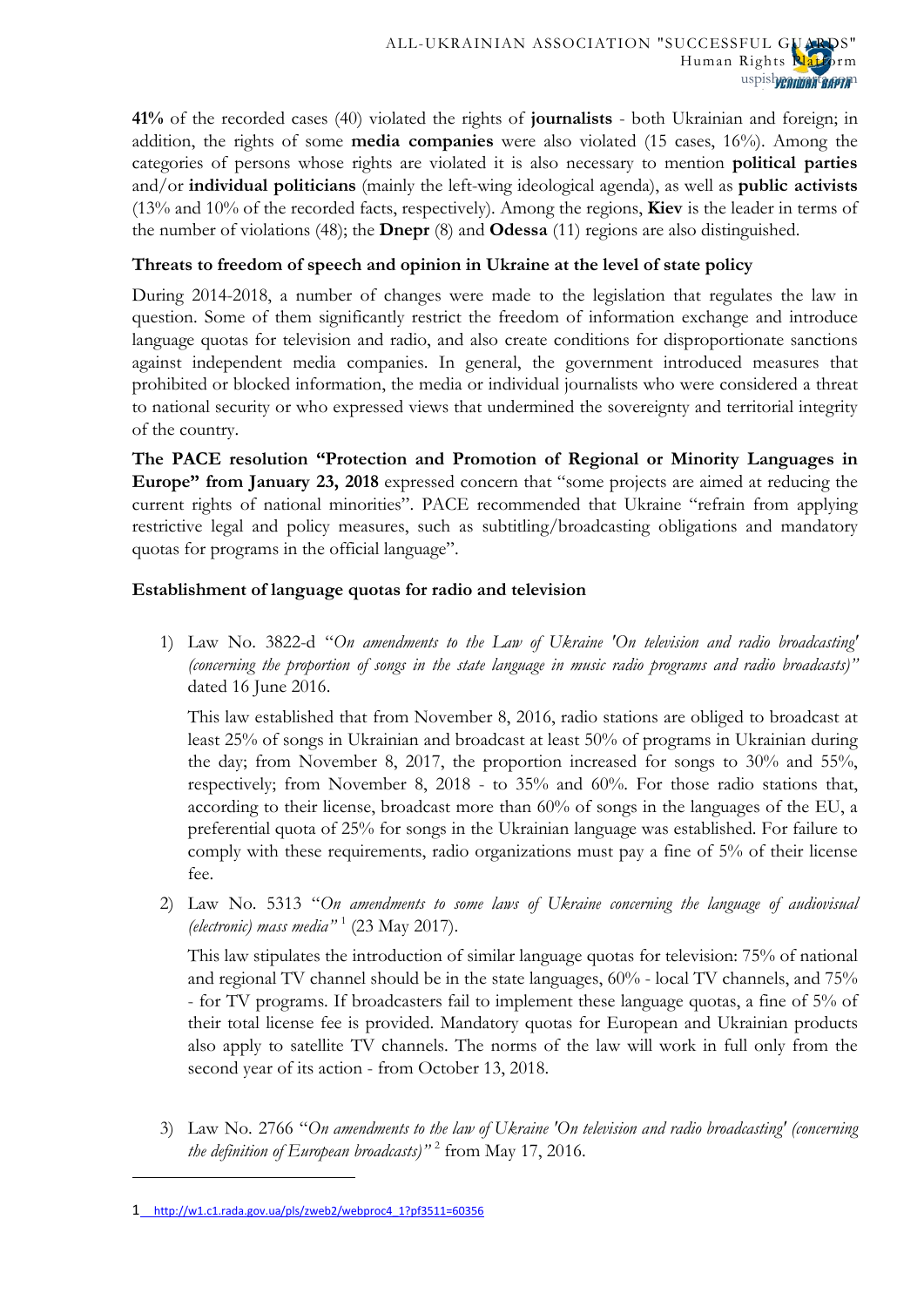This law stipulates the exclusion of Russian audiovisual products from the quota for European television and radio products (except for satellite broadcasting). The new provisions entered into force on September 15, 2016.

### **Restriction on the freedom of information and cultural exchange with Russia**

1) On February 5, 2015 the Verkhovna Rada legislatively banned the broadcasting of films produced in the Russian Federation after January 1, 2014<sup>[3](#page-3-1)</sup>. On March 29, 2016 the law was updated, the ban also extended to works produced and (or) first published (shown) after January 1, 201[4](#page-4-0)<sup>4</sup>.

*Fact:* Over the past three years the state has banned the showing of more than 500 movies in Ukraine.

2) Law No. 5114 *"On amendments to some laws of Ukraine concerning the restriction of access of foreign printed materials featuring anti-Ukrainian content to the Ukrainian market"* [5](#page-4-1) from December 8, 2016 introduced the licensing principle for the importation of books from Russia and the temporarily occupied territories of Ukraine. Distribution of Russian books without permission is punishable by fines.

*Fact:* During the period from January 1, 2017 to February 14, 2018, the State Committee banned 30 books published in the Russian Federation, in particular the book "*Stalingrad"* by the British historian Anthony Beevor translated into Russian<sup>[6](#page-4-2)</sup>.

3) Law No. 6682 *"On amendments to the law of Ukraine 'On tour events in Ukraine' regarding the peculiarities of the organization and carrying out of tour events with the participation of citizens of the aggressor state"* [7](#page-4-3) from October 5, 2017 introduced a pre-tour inspection of **Russian performing artists** by the Security Service of Ukraine.

*Fact:* As of May 25, 2018, this list includes the names of 131 Russian figures of culture and art. As of January 2018, the State Border Service of Ukraine banned 104 Russian artists from entry to Ukraine for 3 years.

4) 4) In 2014 the National Council of Television and Radio Broadcasting issued a statement in which it demanded that the providers of cable television cease to broadcast **Russian TV channels**, including RBK-TV, "Pervy Kanal", "Planeta RTR", "Rossiya 24", "NTV-Mir", "Teletsentr Internatsional", "Rossiya 1", "NTV", "TNT", "Peterburg 5", "Zvezda", "Ren TV", and "LifeNews". On January 12, 2017, the National Council also banned the broadcasting of the Russian opposition TV channel "Dozhd".

### **Censorship at the level of government and state authorities**

**On January 14, 2015 the Ministry of Information Policy (MIP) was established in Ukraine**, which was determined by the main body in the system of Central Executive authorities in the field of the information sovereignty of Ukraine. In 2015, the Minister Yury Stets announced his intention to create a coordination center for bloggers who distribute theses from the authorities on social

<span id="page-4-1"></span><span id="page-4-0"></span>[http://w1.c1.rada.gov.ua/pls/zweb2/webproc4\\_1?pf3511=56877](http://w1.c1.rada.gov.ua/pls/zweb2/webproc4_1?pf3511=56877) 5 <http://zakon0.rada.gov.ua/laws/show/1780-19>

**.** 

<span id="page-4-2"></span>6 <https://www.radiosvoboda.org/a/28981382.html>

<sup>2</sup> [http://w1.c1.rada.gov.ua/pls/zweb2/webproc4\\_1?pf3511=54998](http://w1.c1.rada.gov.ua/pls/zweb2/webproc4_1?pf3511=54998)<br>3 I aw of Ukraine No. 1317 "On amendments to some laws

Law of Ukraine No. 1317 "On amendments to some laws of Ukraine on the protection of the information television and radio space of Ukraine[" http://w1.c1.rada.gov.ua/pls/zweb2/webproc4\\_1?pf3511=52781](http://w1.c1.rada.gov.ua/pls/zweb2/webproc4_1?pf3511=52781)

<sup>4</sup> Law of Ukraine No. 3359 "On Amendments to the Law of Ukraine 'On Cinematography' (concerning the films of the aggressor state)"

<span id="page-4-4"></span><span id="page-4-3"></span>[http://w1.c1.rada.gov.ua/pls/zweb2/webproc4\\_1?pf3511=62230](http://w1.c1.rada.gov.ua/pls/zweb2/webproc4_1?pf3511=62230)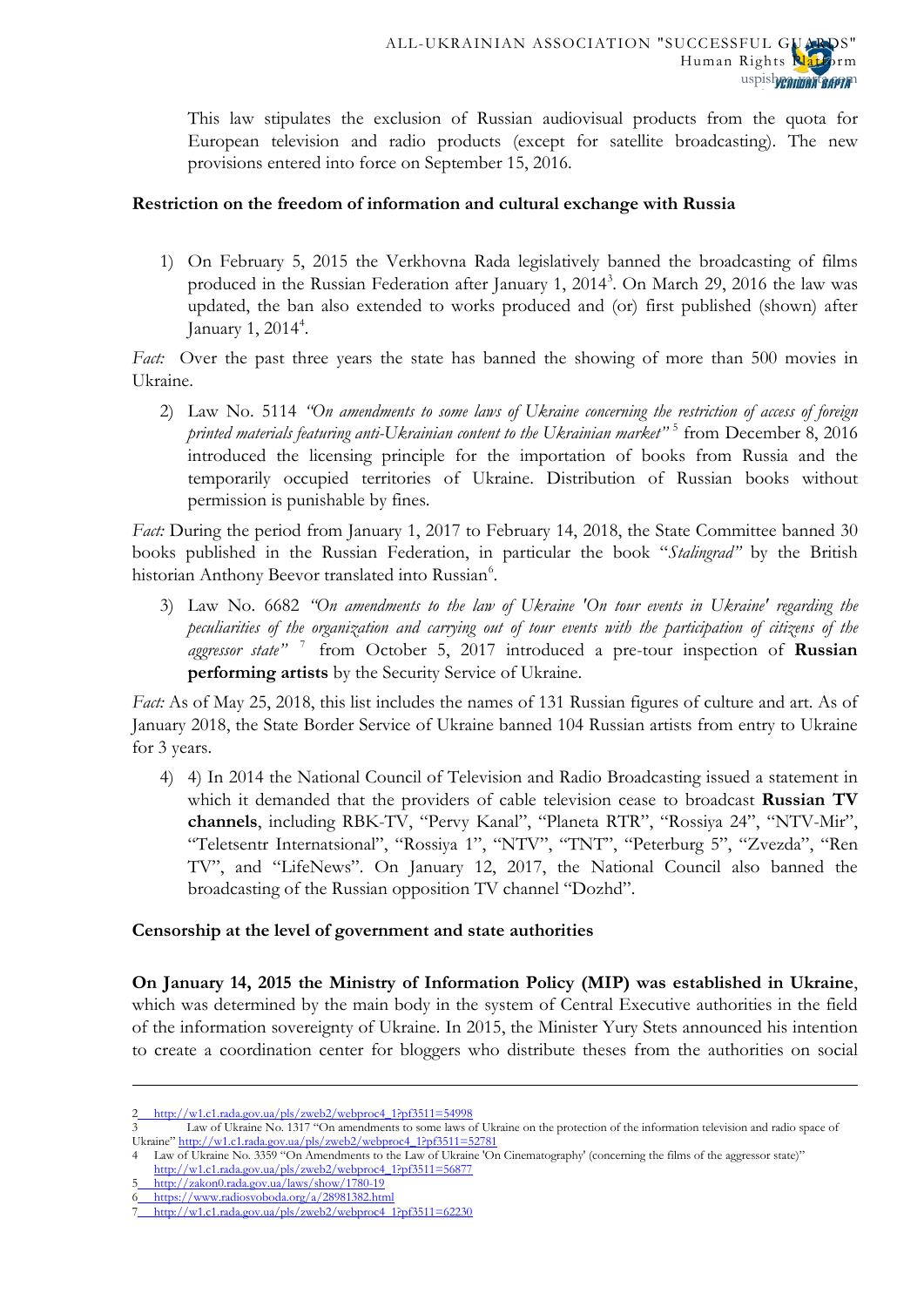networks, received the informal name "porobots" (due to the complimentary nature of their reports on the activities of President Poroshenko).

*OSCE representative on freedom of the media Dunja Mijatovic*: "The initiative to create a Ministry of Information is a direct threat to freedom of speech and is not the way to counterpropaganda"

The report of *Human Rights Watch* for 2015: the creation in December 2014 of the MIP coincided with the emergence of independent reports of violations by pro-government forces in the East of the country. Ukrainian bloggers and journalists criticised the creation of the new Ministry, fearing that it could lead to censorship.

The media sphere is managed by the **National Council of Television and Radio Broadcasting of Ukraine** (hereinafter – National Council) – a permanent collegial body, whose purpose is to monitor compliance with the laws of Ukraine in the field of broadcasting.

In 2017, the National Council imposed a "fine" on 17 radio stations. The total amount of fines amounted to more than 1 million hryvnia. In March 2018, the National Council imposed a record fine of 327,800 hryvnia (about 10,000 euros) on the radio station "*Pyatnitsa"* for the fact that in the period from 07:00 AM to 14:00 PM the proportion of songs performed in the state language was 29% instead of the statutory 30%.

Based on the National Council's practice of depriving TV channels and radio stations of their licenses in 2014-2018, this measure is used by the leadership of the regulator to put pressure on media that refuse to change their editorial policy in order to compliment President Poroshenko. Thus, the TV channels "*Inter"*, *"1+1"*, *112*, *NewsOne*, and *Zik* stated that they were being pressured via the threat of their licenses being revoked <sup>[8](#page-4-4)</sup>.

At the meetings concerning the deprivation of licenses, members of the National Council openly talk about the political expediency of their decisions allegedly with the aim of "combatting separatism" and "countering Russian aggression".

On February 3, 2017, the National Council decided not to renew the broadcasting license of *"Radio Vesti"* in Kharkov, and on March 3 - in Kiev. According to the representative of the National Council Ulyana Feschuk, the radio station had 4 active warnings, one of which was imposed because of the direct speech on the air of LPR and DPR militants. Another warning was received by the company for failing to provide on-air recordings, as a result of which it allegedly obstructed the legitimate activities of the National Council. In addition, a warning was issued for the presence on the air of the lawyer Tatyana Montyan, whose speech "insulted honor and dignity, and she was not stopped by the journalist". During the meeting of the National Council on March 3, representatives of the "patriotic community" in the face of members of right-wing radical groups were present in the room. Contrary to the court ruling, which imposed a ban on revoking the licence of "Radio Vesti", members of the National Council made their decision because "separatist radio cannot broadcast in Kiev while Ukrainian soldiers are fighting in Donbass".

At the same time, in July 2017, without delay, the National Council reissued seven licenses of LLC "TK TONIS", including for multi-channel and satellite broadcasting, in connection with the change of ownership and the concept of broadcasting. Now it is the "Pryamoy" channel, which, according to independent media experts, is indirectly controlled by President Poroshenko.

<span id="page-5-0"></span>8 See the section "Systematic pressure on independent media companies"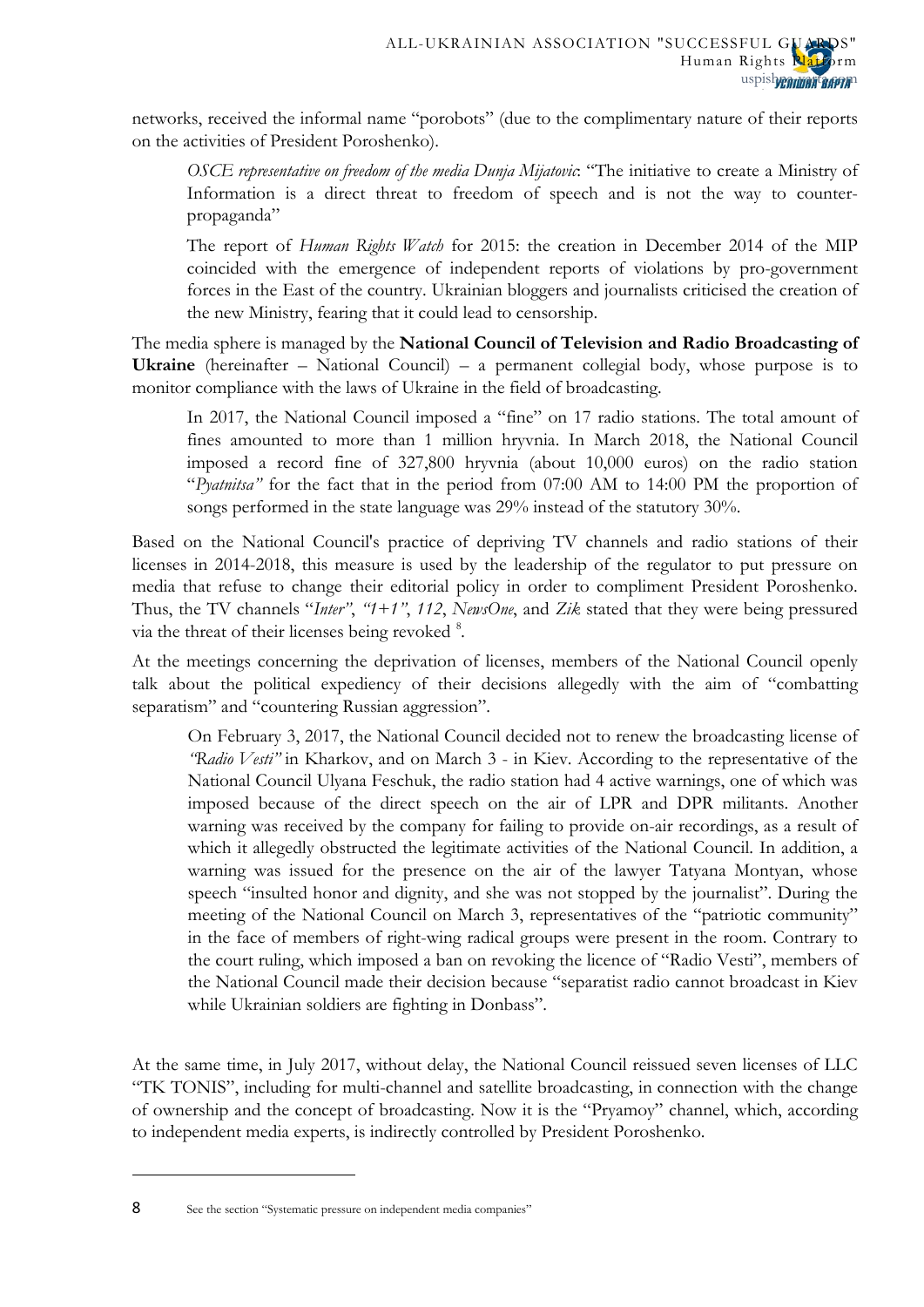In February 2018, more than 60 representatives of the media and media companies appealed to President Poroshenko and other authorities to stop censorship in the country and the blackmailing of editors by the National Council, which they consider as the beginning of curtailing freedom of speech in Ukraine. *"The actual duties of this body were reduced to censorship, constant unscheduled inspections, blackmailing agencies concerning the renewal of licenses etc,"* it is said in the appeal. From the major media, it was signed by journalists from *"Strana"*, *"Era-Media"*, *"Inter"*, *"Vesti"*, *ZIK*, *NewsOne*, *"112 Ukraine"*, *"Era-FM"*,  $UA | TV$ , and other media<sup>[9](#page-5-0)</sup>.

# **Systematic pressure on independent media companies**

Independent media companies broadcasting an alternative point of view on the situation in Ukraine are mainly put under pressure by the Ukrainian authorities. The audience of these channels is mainly the Russian-speaking population, which did not support the politicians who came to power after the events of Maidan in 2014.

The facts recorded during 2014-2018 allow to say that a set of measures is used by the authorities to **put pressure on independent media**:

1) Searches and the opening of criminal cases against media agencies and their owners by law enforcement agencies;

2) Penalties and the threat of revoking licenses by the National Council on Television and Radio Broadcasting;

3) Creating an atmosphere of intolerance around these media and their journalists and using hate speech against them by representatives of state bodies and leaders of opinions loyal to them;

4) Attacks and threats against journalists and the offices of media agencies by right-wing nationalist groups; the inaction of law enforcement agencies in investigating such attacks;

5) Delaying the consideration of media companies' claims in court or ignoring court decisions made in their favor.

The "Inter" (Inter Media Group) TV channel

The **"Inter" TV channel** is part of the largest Ukrainian media group "Inter Media Group", which is the leader in terms of TV viewership.

In **the summer of 2014**, the channel announced technological attacks in various regions, where unknown persons jammed the TV signal at the time of broadcasting news programs and political talk shows.

In **January 2015,** the Secretary of the National Security Council Aleksandr Turchynov demanded to deprive the "Inter" TV channel of its license because it broadcasted on New Year's Eve a concert with the participation of Russian artists, who *"openly support the position of Russia in the Ukrainian crisis"*.

On **May 25, 2015** the official website of the *Ministry of Internal Affairs of Ukraine* published a message about the beginning of an investigation into two facts of offenses committed almost 20 years ago, allegedly related to the illegal actions of some "unidentified persons" associated with the "Inter" TV channel.

On **25 February, 2016** [militants](http://gordonua.com/news/society/aktivisty-azova-zablokirovali-zdanie-telekanala-inter-121546.html) from the "Azov" group blocked the building of "Inter" in Kiev, demanding to review the editorial policy of the channel and "abandon the Kremlin propaganda".

<span id="page-6-0"></span> $\overline{a}$ 

<sup>9</sup> [http://eramedia.com.ua/273632-zupiniti\\_znischennya\\_svobodi\\_slova\\_v\\_ukran/](http://eramedia.com.ua/273632-zupiniti_znischennya_svobodi_slova_v_ukran/)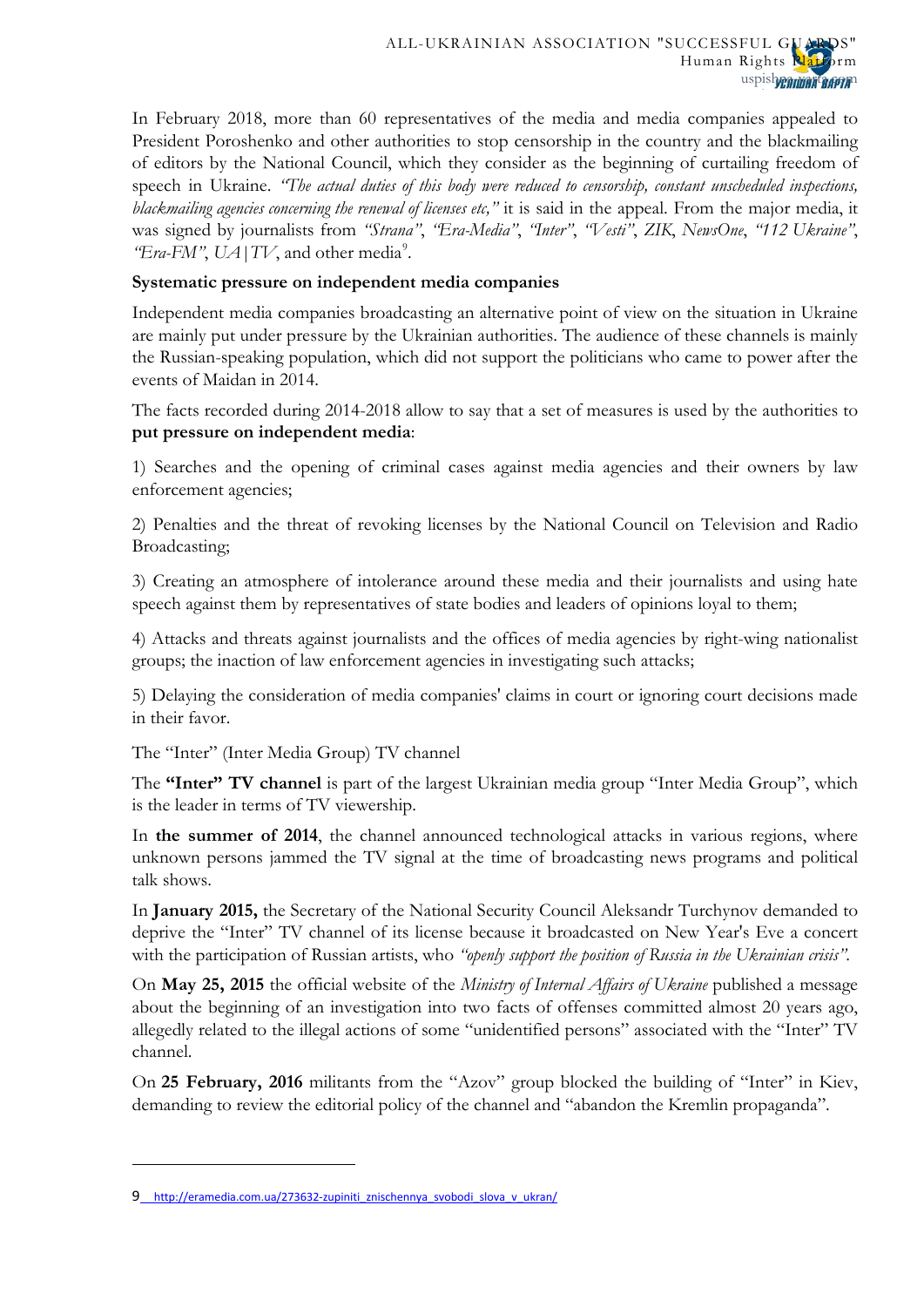On **September 4, 2016** another attack on the TV channel's office and an attempt to set fire to the building was carried out. Several employees were hospitalized with carbon monoxide poisoning, and one received a spinal injury.

On **9 May, 2018** representatives of the paramilitaristic far-right organization *"National Corpus"* ("Azov") once again laid siege to the office of the Ukrainian TV channel "Inter". They demanded to remove from the airwaves the festive concert "Victory. One for all", which the channel planned to show on Victory Day.

On **July 11, 2018** the National Council fined the channel for the amount of 4 million hryvnia. (about \$150,000) for the expressions made by the host of the channel containing a condemnation of Nazism as a manifestation of fascism.

On **July 27, 2018** information was received about the mining of the "Inter" TV channel, which had previously announced the broadcast of the prayer from Vladimir Hill and the procession in the capital. However, after verification, the information was not confirmed and "Inter" was able to broadcast the event.

# **The "NewsOne" TV channel**

On *June 14, 2017* the channel announced the beginning of an information campaign against it in the media and on social networks, the purpose of which being to close it.

On *December 3, 2017* activists from a far-right group (*Korchinsky's "Bratstvo"*) blocked the business center in Kiev, where the TV channel operates.

On 20 April 2018 it became known that the *provider "Ekspress-inform" had stopped the digital broadcasting format of the NewsOne TV channel* in Kiev and the Kiev region.

On June 8, 2018 the Prosecutor General's Office opened criminal proceedings against the official owner of the NewsOne TV channel and opposition politician Evgeny Murayev under part 1 of article 111 (state treason), part 2 of article 383 (knowingly false information) of the Criminal Code of Ukraine.

The "112 Ukraine" TV channel

The repeated application of pressure was also reported by the news information TV **channel "112 Ukraine"**.

In **August, 2014** the channel applied to the National Council of TV and Radio Broadcasting for the purpose of making changes to its satellite and digital licenses due to an increase in information content and programs of its own production. But soon after the National Council issued 6 warnings to the channel for non-compliance with the program concept.

In the **winter of 2015** "112 Ukraine" received a warning after it broadcasted the popular talk show "Shuster LIVE".

In **March 2015,** the National Council issued another 5 warnings for license violations. In June 2015, members of the National Council once again refused to renew the license of the "112 Ukraine" TV channel.

In **May 2018**, the head of the National Council Yury Artemenko in an interview with "Channel 5" said that in July 2018 the National Council does not intend to extend the license of the "112 Ukraine" TV channel, as it allegedly negatively affects public opinion. The channel regarded the threats of officials as obstruction of journalistic activities and in an open letter demanded the dismissal of the head of the National Council.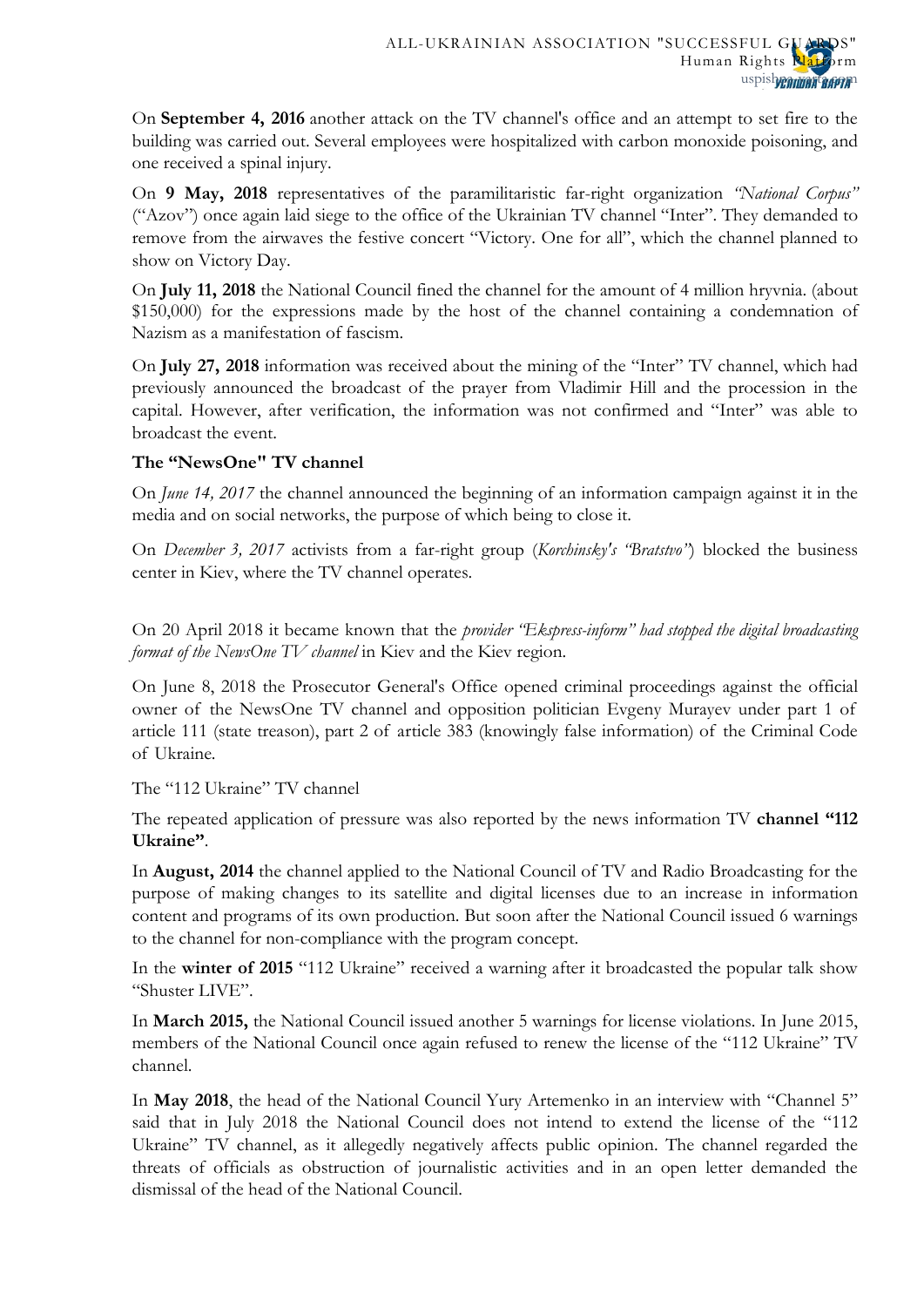# **Media holding "Vesti Ukraine"**

Since 2014, the National Council, representatives of law enforcement bodies, and far-right groups have been systematically putting pressure on the **media holding "Vesti Ukraine"** (radio "Vesti", the newspaper "Vesti", the vesti-ukr and ubr.ua websites, the TV channel UBR).

Three days before the presidential election - **May 22, 2014** - the accounts of one of the holding companies were blocked, and the office of the newspaper "Vesti" was *searched by the tax police and the Interior Ministry*.

On **July 5, 2014** the newspaper was attacked by about 50 militants. They broke the facade of the editorial board with stones and molotov cocktails and sprayed tear gas.

In **July, 2014** the National Council issued a warning to the Radio Vesti holding for broadcasting on the air the live speech of representatives of the DPR, although similar materials were broadcasted on the air of many TV channels and radio stations.

In **September 2014**, after the start of the parliamentary electoral campaign, the newspaper "Vesti" *was searched by the SBU* with the seizure of all computers, accounting and business documents, servers, and office equipment.

In **June 2015**, employees of the *tax police* conducted another search at the office of the media holding and editorial offices.

In **February 2017**, *the National Council imposed a fine* on the radio station for the amount of 39,600 hryvnia according to the results of unscheduled inspections in regards to 0.78% of total broadcasts not being in the Ukrainian language (i.e., 49.22% was in Ukrainian, instead of the required 50%),

A few days later, the *National Council refused to extend the license of Radio Vesti in Kharkov and in Kiev.*

On **July 14, 2017** employees of the Main Military Prosecutor's Office, with the assistance of the National Police, conducted a search at the editorial office of the media holding under the supervision of the *Military Prosecutor Anatoly Matios*, whose activities had been previously investigated by the journalists of "Vesti". Military armored vehicles surrounded the building of the "Gulliver" business center in the center of the capital of Ukraine, where the office of the "Media Holding Vesti Ukraine". The territory was cordoned off by law enforcement officers.

Despite the protests and concerns of international organizations, on **February 8, 2018** *there was a forceful seizure of the office of the "Vesti" Media Holding* with the active participation of government agencies, law enforcement bodies, and civilian mercenaries. As a result: the prevention of journalists to lawfully occupy the office, the seizure of tools, equipment, and personal belongings, the destruction of editorial office, the spraying of unknown gas at journalists, and the obstruction of journalistic activity.

On **August 29, 2018** the National Council decided to check the radio station "Radio Vesti" in an unscheduled manner in connection with the discovery of signs of violation of the law on language quotas.

### **The Internet website "Strana.ua"**

On **June 22, 2017** the editor-in-chief of the website "Strana.ua" Igor Guzhva was [detained](https://www.kommersant.ru/doc/3332302) on suspicion of extortion. Guzhva denied all charges and stated that he was being pressured in connection with his journalistic activities and the editorial policy of his publication. On 24 June, 2017 the court elected a measure of restraint for Guzhva in the form of around-the-clock house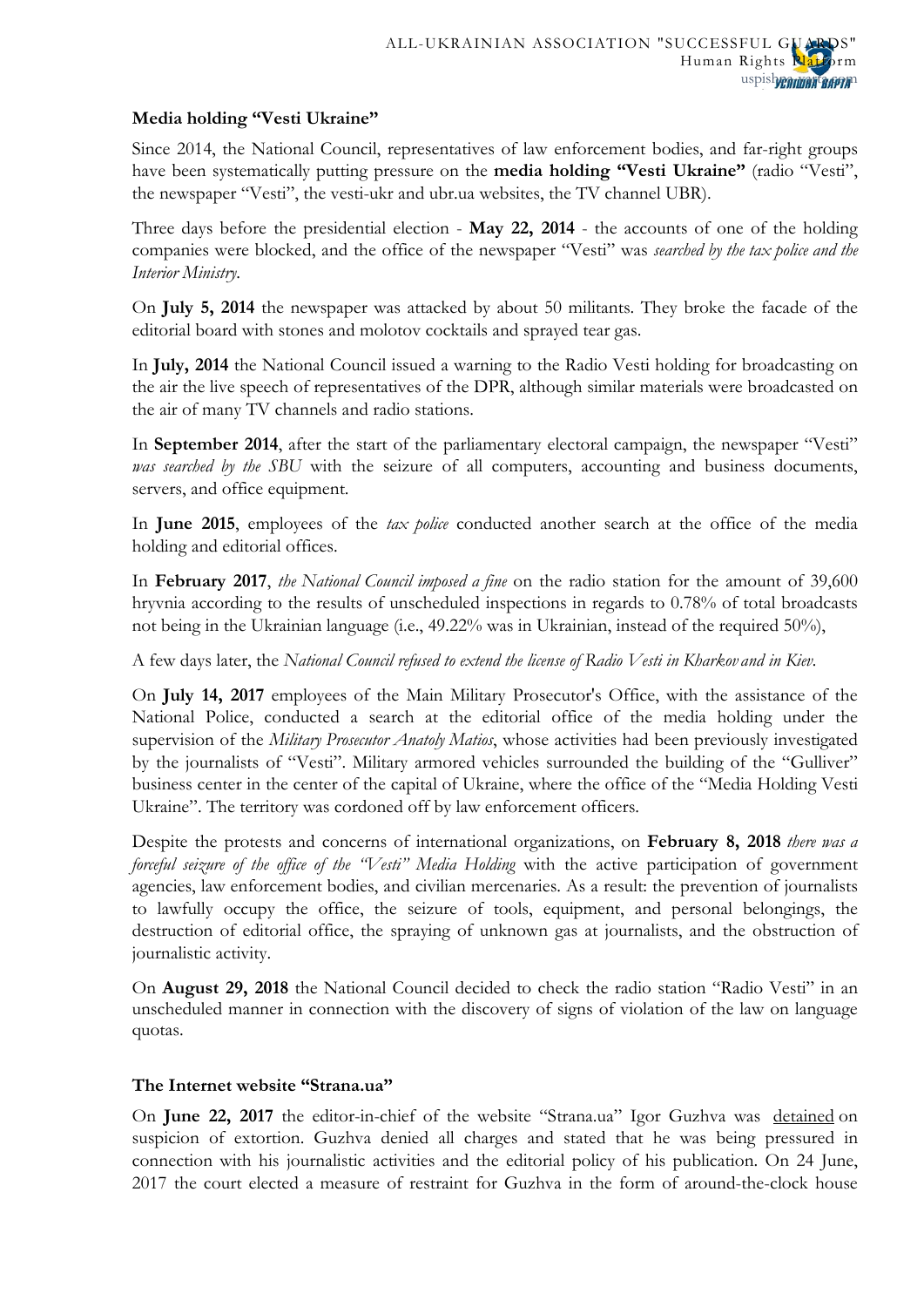arrest with the alternative of making a pledge for the amount of 544,000 hryvnia. On June 26 Guzhva paid the pledge, and on June 27 he was released from prison.

On 9 August 2017 the "Strana.ua" publication and the homes of its journalists were searched. The Security Service of Ukraine [stated](https://www.facebook.com/giolena11/posts/1400576376657503?pnref=story) that law enforcement officers checked the computers in the office for the presence of materials containing state secrets.

On February 1, 2018 Igor Guzhva said that he had asked for political asylum in Austria. At the same time Guzhva continues to manage the site, despite being in another country.

# **Restrictions on freedom of expression and information exchange on the Internet**

# **The blocking of social networks and Internet sites**

On May 16, 2017 President Poroshenko [signed a decree](https://vesti-ukr.com/strana/238532-poroshenko-zapretil-vkontakte-jandeks-i-odnoklassniki-v-ukraine-) on new sanctions against Russia, which included, in particular, **blocking access to the popular social networks "VKontakte" and "Odnoklassniki".** These social networks were especially popular among the Russian-speaking residents of South-Eastern Ukraine, most of who (according to social studies) adhered to Poroshenko's alternative views. Also, the President's decree banned Yandex search engine services, mail.ru, Kinopoisk, and the Kaspersky and Dr.Web antivirus tools.

The total monthly audience of the social networks "VKontakte" and "Odnoklassniki" in Ukraine was **25.3 million** people.

The next restrictions on freedom of speech and opinion were imposed by the decree of the President of **Petro Poroshenko** on May 14, 2018, which introduced the **updated sanctions** of the National Security and Defense Council on May 2, against 1948 individuals and 756 legal persons<sup>3</sup>. Among them - a **number of Russian media agencies**, as well as the Ukrainian media companies "Media innovation group" (the "Ekonomicheskye izvestiya" agency) and "Ukrainsky biznes portal" LLC.

In June, the providers of Ukraine received a letter from the SBU demanding to **block about 200 Internet websites**. The document published by journalists includes the sites of the "DPR" and "LPR", the official websites of the Crimean authorities, many Russian news agencies, as well as all subdomains of the WebMoney payment service. The black list also includes the resources of the state media holding of the Russian Federation "Russia today".

**The OSCE and International Committee for the Protection of Journalists (CPJ) organizations** are against the inclusion of foreign media and journalists in the sanctions lists in Ukraine.

### **Law No. 6688 on the extrajudicial blocking of Internet resources**

At the level of **legislative regulation**, the greatest concern of human rights defenders is **draft law No. 6688**, which provides the possibility of the **extrajudicial blocking of websites**. Among the proposed changes are those that threaten the free development of the Internet in Ukraine. Thus, people's deputies initiated the introduction of the principle of temporarily blocking websites for up to 2 days (on the initiative of the prosecutor or investigator) or indefinitely (by the court's decision). Consideration of the application will take place on the day of receipt and can be taken in the absence of the suspect or accused, or even to establish their identity.

According to the human rights activists of "Uspishna Varta", the fact that the draft law has been submitted to the Parliament is a serious blow to freedom of speech and poses significant threats to the media and the free exchange of information on the Internet, the rights to which are enshrined in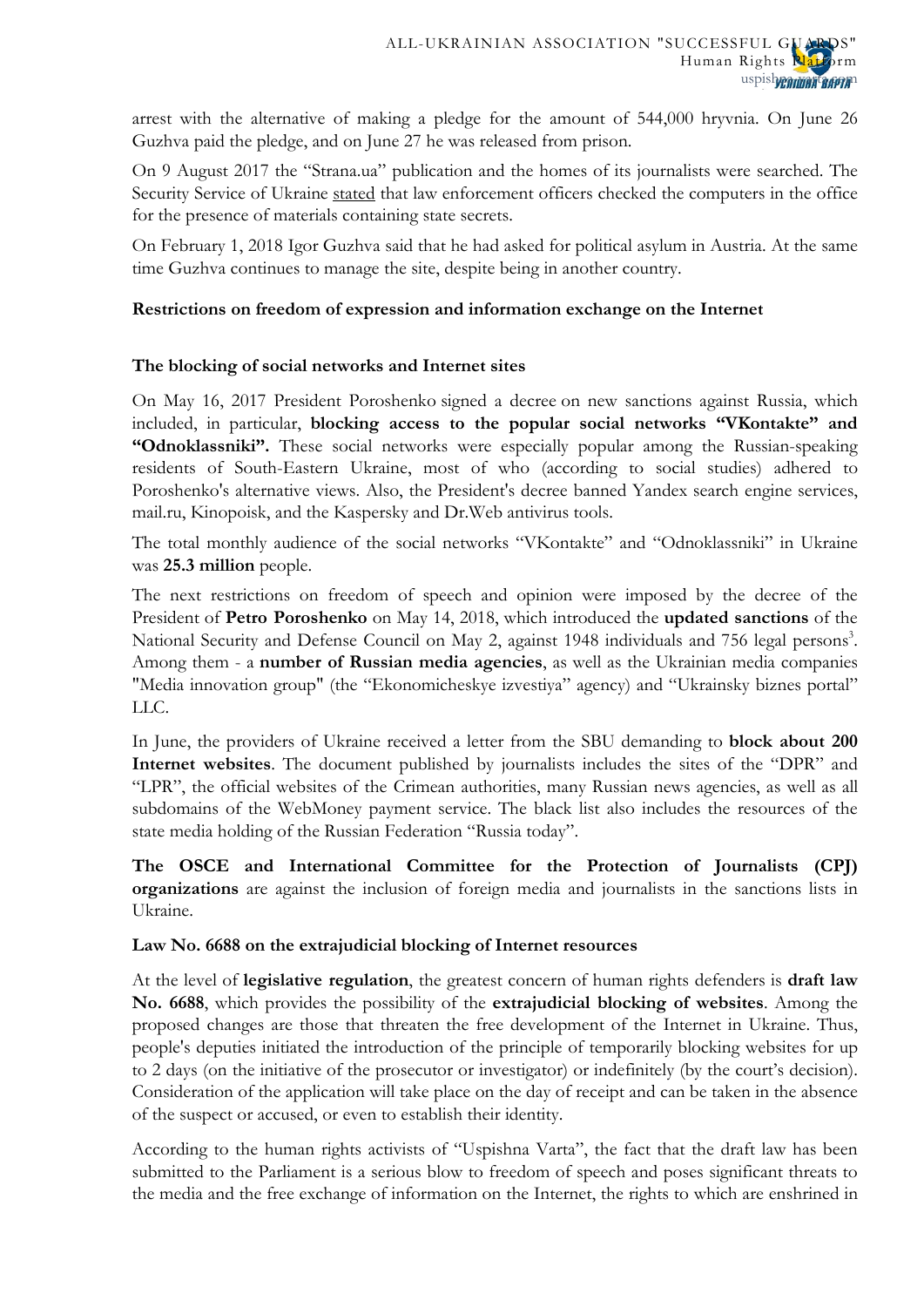Article *34 of the Constitution of Ukraine, Article 10 of the European Convention for the Protection of Human Rights and Fundamental Freedoms, and Articles 18 and 19 of the International Covenant on Civil and Political Rights.*

## **Restrictions on freedom of speech by law enforcement and security**

# **Interference of the Security Service of Ukraine in the work of journalists**

Ukrainian and international human rights activists recorded *numerous instances of the SBU interfering in the work of journalists and the activity of public organizations in order to censor materials and voiced opinions concerning the conflict in Donbass and relations with the Russian Federation.*

According to the *UN OHCHR* (August 2016), members of the Ukrainian media covering sensitive topics (for example, military losses or the illegal activities of Ukrainian military personnel) continue to be put under pressure by the SBU and the Armed Forces of Ukraine (UAF). Some journalists also report self-censorship, which they resort to when they feel that the publication of certain information can be damaging for the UAF, or the fear that Russian or controlled by armed groups media can use such information for propaganda purposes [10.](#page-6-0) In February 2017, the UN OHCHR again noted that it has repeatedly taken record of testimonies of journalists about the SBU's interference in their professional activities, which is an attack on the freedom of the media and limits the objective coverage of the situation in Eastern Ukraine<sup>11</sup>.

In an open address to President Poroshenko in February 2018, more than **60 representatives** of **Ukrainian media companies** demanded to stop censorship in the country and, in particular, to assess the activities of **special units of the SBU, which wiretap and survey journalists**. The letter states that the curator of these units is the Deputy Chairman of the SBU Oleg Frolov, who systematically provides relevant information to the Presidential Administration<sup>12</sup>.

### **"Babchenko's case" and (self) censorship in the media**

**"Babchenko's case" and censorship in the media.** On May 29, law enforcement agencies reported about the murder of the Russian journalist Arkady Babchenko living in Kiev. On the same day, a number of officials claimed that there was a "trace of the Kremlin" in the crime. On May 30, during a briefing the head of the SBU Vasily Gritsak and the Prosecutor General of Ukraine Yury Lutsenko reported the murder of the journalist Babchenko was a dramatisation, and that the journalist is alive. The SBU explained that there was a need to stage the dramatisation in order to identify the clients and perpetrators of the alleged contract killings of more than 30 (later – 47) Ukrainian journalists and public figures. However, the video presented by the SBU of the statements of the detained "client" Boris German raised doubts about the involvement of the Russian special services in this case, and in general about the appropriateness of this staging.

International organizations and diplomatic missions demanded to explain the need to stage the death of Arkady Babchenko, calling it an "extreme measure". In the opinion of human rights

**.** 

<span id="page-10-0"></span>11 Report on the situation with human rights in Ukraine November 16, 2016 to February 15, 2017 (No. 17), paragraph 93 [http://www.ohchr.org/Documents/Countries/UA/UAReport17th\\_RU.pdf](http://www.ohchr.org/Documents/Countries/UA/UAReport17th_RU.pdf)

<sup>10</sup> Report on the human rights situation in Ukraine 16 May to 15 August 2016 (No. 15)

<http://www.ohchr.org/Documents/Countries/UA/Ukraine15thReport.pdf><br>11 Report on the situation with buman rights in Ukraine November

<span id="page-10-2"></span><span id="page-10-1"></span><sup>12</sup> [http://eramedia.com.ua/273632-zupiniti\\_znischennya\\_svobodi\\_slova\\_v\\_ukran/](http://eramedia.com.ua/273632-zupiniti_znischennya_svobodi_slova_v_ukran/)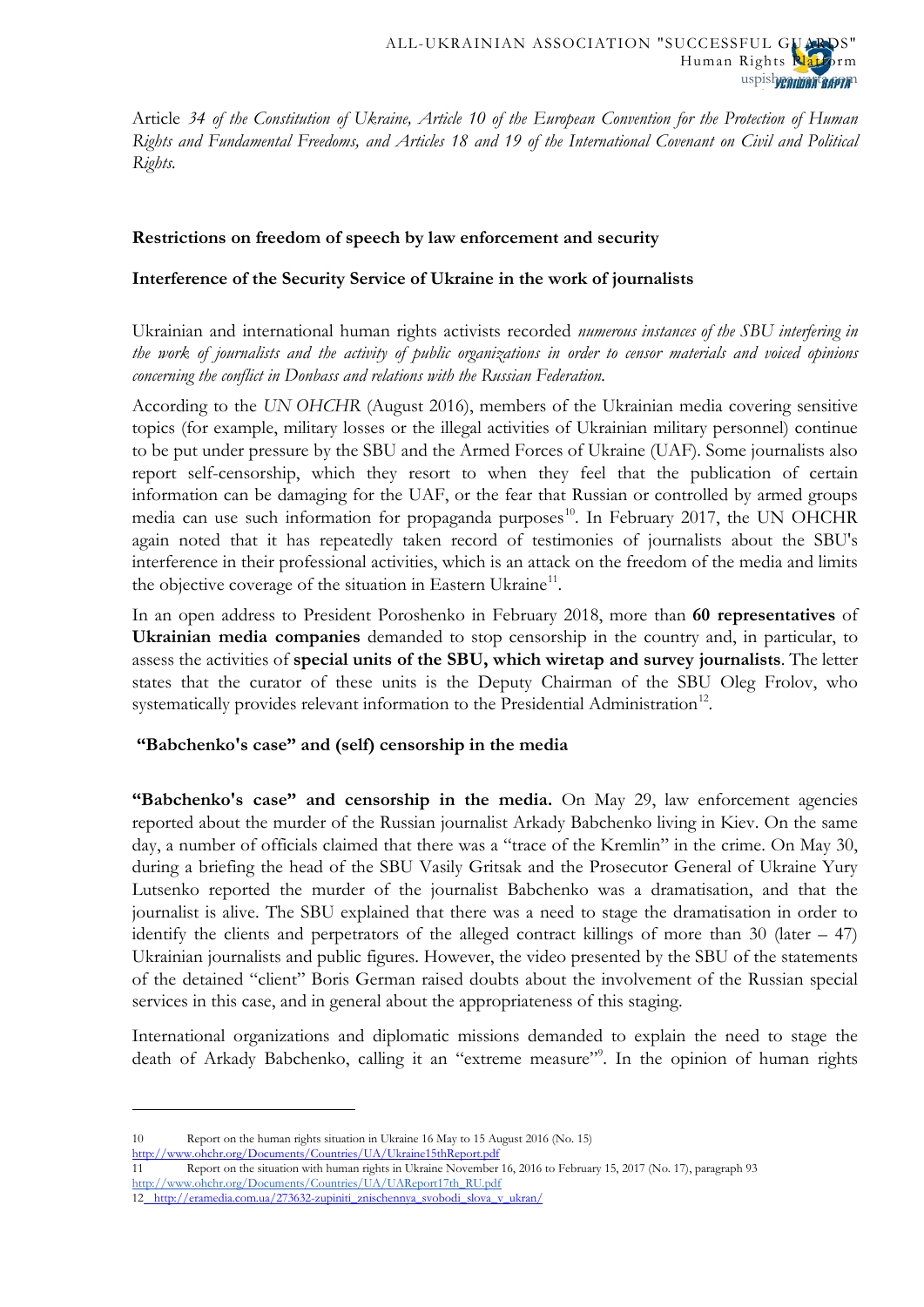activists, law enforcement officials used the situation with the "murder" of Babchenko to force other journalists to censor themselves.

Thus, the International and European Federation of Journalists (IFJ-EFJ) condemned the growing number of threats against journalists in Ukraine made by government officials, and called on the Ukrainian authorities to stop the acts of persecution against journalists and journalists' organizations<sup>10</sup>. In particular, authoritative organizations condemned the so-called **list of "26 traitors"** who criticized the government in the situation with Babchenko. The list includes, in particular, the journalist Miroslav Gongadze and the Chairman of the National Union of Journalists of Ukraine Sergey Tomilenko. This list was published by a press secretary of the Prosecutor General's office of Ukraine Larisa Sargan on her page on Facebook. The OSCE representative on freedom of the media Harlem Desir called the publication of this list and the accusations of treason made against journalists "unacceptable and dangerous"<sup>11</sup>.

Earlier in May, the Secretary of the National Security and Defense Council Aleksandr Turchynov urged the SBU to add the **media agencies** that broadcasted the parade on May 9 from Donetsk and Moscow to the so-called "black list". At least one media agency (the "Korrespondent" website) is known, against which a criminal case was initiated under Part 2 of Article 436-1 of the Criminal Code of Ukraine (propaganda of the Communist totalitarian regime through the media) because of the organization of a live broadcast of the "military parade" in Donetsk.

# **Arrests of Ukrainian journalists and bloggers under "separatist" articles**

Since 2015, the **practice of bringing journalists and bloggers to criminal responsibility under "separatist" Articles** has become excessively widely used by the SBU. Detainees as a rule have no alternative other than to stay in jail, and court hearings on their cases are deliberately delayed. Contrary to the appeals of international organizations to release these persons as prisoners of conscience, the leadership of the state of Ukraine refuses to recognize the presence of political prisoners in Ukraine.

In 2014-2015, the Parliament of Ukraine adopted a number of amendments to the "special part" of the Criminal Code and increased the terms of imprisonment under articles 110 - 114-1 and 279 up to life imprisonment. These are so-called "separatist" articles, which, according to the legislators, are to be used to protect the territorial integrity and sovereignty of the state.

For example, the speeches of citizens during peaceful assemblies directed against military mobilization (such meetings acquired a mass character in all regions of Ukraine in 2015) are qualified by law enforcement bodies as "obstruction of the activity of the Armed Forces" (Article 114-1 of the Criminal Code). In addition, calls for reconciliation in Donbass are qualified as "treason" (article 111 of the Criminal Code) and calls for a federal structure are qualified as "an attack on territorial integrity" (article 110 of the Criminal Code). Any criticism of the government, including statements about its unconstitutionality, or criticism of the socio-political system established after Maidan, can be qualified by law enforcement bodies as "actions aimed at violent change or overthrow of the constitutional system" (article 109).

Besides this, the SBU widely applied Article 258-3 of the Criminal Code of Ukraine "Creation of a terrorist group or the organization", which provides criminal punishment for a number of actions, in particular, "participation" or "material, organizational, or other assistance to the creation or activity" of a terrorist group. This formulation allows for a broad interpretation of the law, contrary to the basic principle of legal certainty.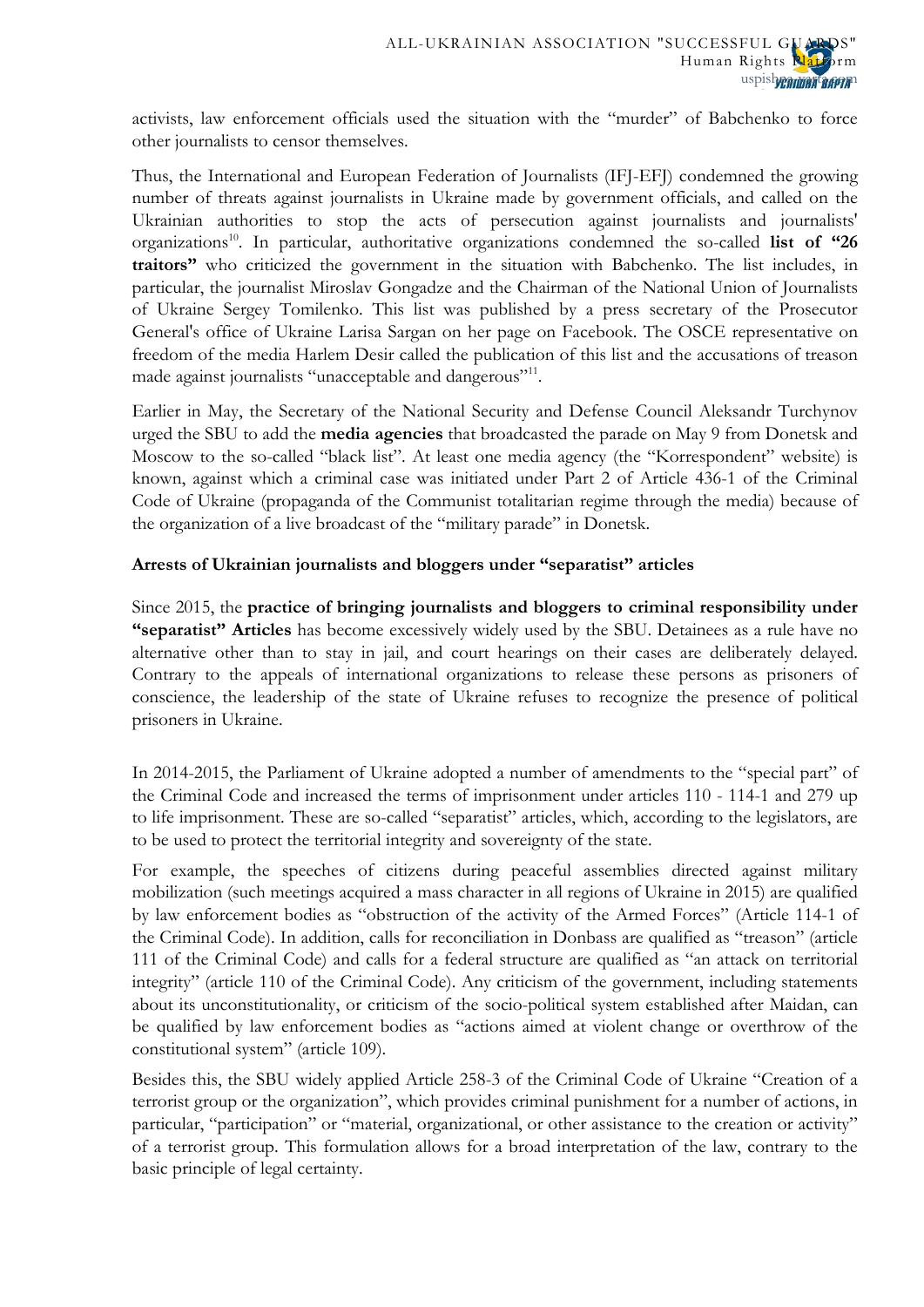During April-June 2018, the following cases were constantly monitored by the human rights platform "Uspishna Varta".

The journalist **Ruslan Kotsaba** from Ivano-Frankovsk was accused of high treason for publishing a video calling against military mobilization. On February 7, 2015, SBU officers arrested Kotsaba. He was jailed for 524 days without an alternative option.

On July 14, 2016, the Court of Appeal fully acquitted and released the journalist. On March 30, 2017, the Prosecutor's office received an appeal and the Supreme Court returned the case to the Court of Appeal for reconsideration.

On May 29, 2018, the Lvov Court of Appeal decided to return the indictment in Kotsaba's case to the Prosecutor's office for revision due to being inadequate to the norms of the law of Ukraine. This is already the second case - after the Dolinsky court of the Ivano-Frankovsk region - where such a decision has been made. The lawyer Tatyana Montyan noted that currently there are 44 procedural documents in the register of court decisions in the case of Ruslan Kotsaba. Prosecutors can sent these cases to court. I.e., the final point on the case of Ruslan Kotsaba is not being applied<sup>17</sup>.

On August 10, 2018 the blogger reported that the updated case against him has already been registered in the Ivano-Frankovsk city court.

**Dmitry Vasilets** is an opposition journalist and public figure; **Evgeny Timonin** is an IT-specialist. They were detained by the SBU on November 24, 2015 and were groundlessly kept in jail for 820 days (2 years 3 months.).

They are accused of informationally aiding and abetting terrorism under Article 258-3 of the Criminal Code for a 4-day trip to Donetsk in July 2014.

According to the SBU, E. Timonin helped set up a YouTube channel and a number of other services for the non-existent at that time information resource "Novorossiya-TV", and D. Vasilets oversaw it, thus they provided information assistance to the terrorist organization "Novorossiya-TV" and its channel, which began to operate in September 2014, 3 months after the trip of D. Vasilets and E. Timonin to Donetsk.

On September 29, 2017 the Andrushevsky court of Zhytomyr, after almost two years of being in pre-trial detention and litigations, issued a guilty verdict and sentenced D. Vasilets and E. Timonin to 9 years in prison.

In December 2017, 25 members of the European Parliament prepared a letter to the Ukrainian government calling for the immediate and unconditional release of Vasilets and Timonin.

On February 21, 2017, the Kiev Court of Appeal overturned the 9-year sentence, and sent the case for a new trial to the court of first instance and changed the measure of restraint to house arrest<sup>[13](#page-10-2)</sup>.

**Vasily Muravitsky** – opposition journalist and expert-analyst. He was detained by the SBU on **August 2, 2017** on charges of high treason upon the fact of concluding a standard employment contract with an international Russian publication, where he published his analytical column. For these publications Muravitsky was accused of "psychologically manipulating public consciousness" and even fundraising in favor of the "DPR" and "LPR", and was called a "pro-Kremlin" journalistblogger. Allegedly, on the instructions of "Russian curators" Muravitsky prepared and distributed anti-Ukrainian materials. Amnesty International declared V. Muravitsky as a prisoner of conscience.

 $\overline{a}$ 

<span id="page-12-0"></span><sup>13</sup> <https://uspishna-varta.com/keys/dmitrij-vasilets-i-evgenij-timonin/>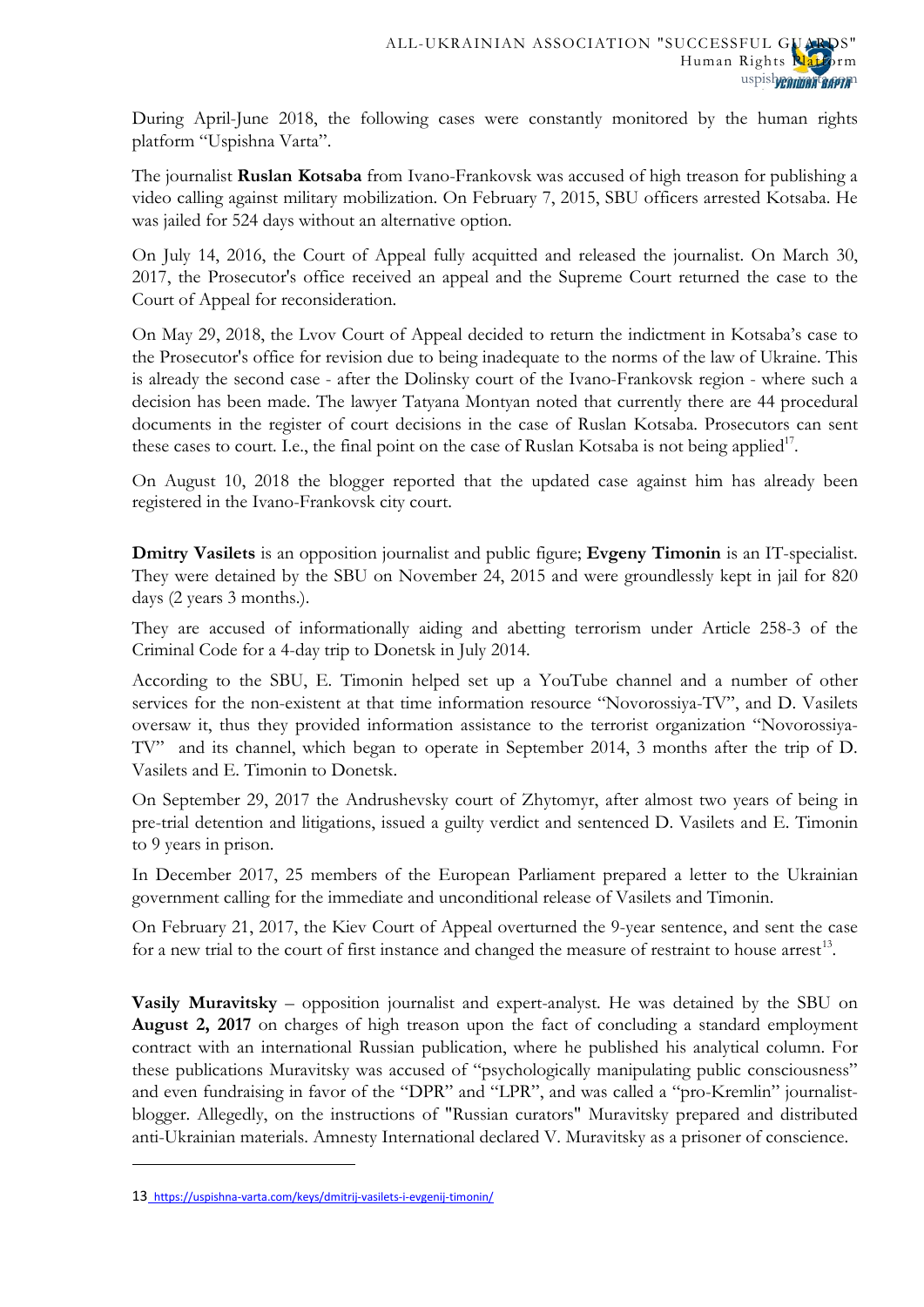According to lawyers, the Prosecutor's office artificially delayed consideration of the case. On June 27, the Korolevsky court of Zhytomyr changed the measure of restraint, after **11 months in jail** the journalist was transferred to house  $arrest<sup>13</sup>$ .

On August 6 the Korolevsky court of Zhytomyr [another hearing took place](https://uspishna-varta.com/ru/novyny/posle-suda-na-muravickogo-napali-radikaly) concerning the case of the journalist Vasily Muravitsky. The court denied the Prosecutor's claim and left the journalist under house arrest for another 2 months. Dissatisfied with the court's decision, representatives of the right-wing radical organizations "C14" and "Automaidan" immediately after the court session attacked Vasily Muravitsky and doused him with Zelenka.

**Pavel Volkov** - journalist and blogger. He was arrested on September 27, 2017 and charged under Part 2 of Article 110 of the Criminal Code of Ukraine - encroachment on the territorial integrity of Ukraine (a group of persons) and Article 258-3 - other assistance to terrorists. Both Articles are incriminated to him for publications on the Internet and an allegedly found badge of a referendum observer in Donetsk. The group of persons (Part 2, Article 110) in the indictment appears as "unidentified", making it possible to unprovenly qualify the article of the prosecution as something more serious.

Despite Pavel's deteriorating health, the court refuses to change the measure of restraint to house arrest. At the same time, during the trial, a significant part of the evidence of the prosecution was declared inadmissible, and the conducted linguistic examinations confirm his innocence.

On July 5 and on August 27 the Shevchenko court of Zaporozhye again extended the measure of restraint imposed on the journalist to October 25, 2018. Volkov's defense sent a request to the European Parliament to pay attention to the arrested journalist<sup>14</sup>.

**Kirill Vyshinsky**, editor-in-chief of RIA Novosti Ukraine, was detained by the SBU on May 15, 2018 on suspicion of treason (Part 1, Article 111 of the Criminal Code of Ukraine)<sup>15</sup>. On the same day, the SBU conducted searches at the editorial office and in the homes of some of the employees of RIA Novosti Ukraine. According to the SBU, the reason to suspect Vyshinsky of high treason is that as early as 2014 the journalist allegedly justified the annexation of Crimea, and allegedly supported the self-proclaimed Donetsk and Lugansk "People's Republics". Proof of his "subversive activities" in Crimea allegedly is the state award of the Russian Federation. On May 17, 2018 the Kherson City Court took the decision to arrest Vyshinsky for 60 days without bail.

Vyshinsky's lawyer told "*Uspishna Varta"* that the searches had been carried out with violations, and the pieces of evidence that had been attached by the prosecution were inadmissible. Concern about the detention of Vyshinsky and the consequences that it can lead to in terms of the freedom of the country's media was expressed by the organization Reporters Without Borders (RSF), the Council of Europe, and the UN Office for Human Rights. The OSCE Representative on freedom of the media Harlem Desir called on the government to refrain from imposing restrictions on the work of journalists.

The human rights platform "Uspishna Varta" monitored the court hearings on Vyshinsky's case on 17 and 29 May. On June 1, the Court of Appeal of the Kherson region refused to change the measure of restraint imposed on the journalist. During the court session, Vyshinsky stated that he had renounced his Ukrainian citizenship, and appealed to the president of the Russian Federation to defend him<sup>16</sup>. On June 22, Kiev did not allow the employee of the Russian consulate to visit Vyshinsky. At the end of June the Russian ombudswoman Tatyana Moskalkova also did not receive consent from Kiev for a meeting. Lyudmila Denisova, the Verkhovna Rada of Ukraine's Human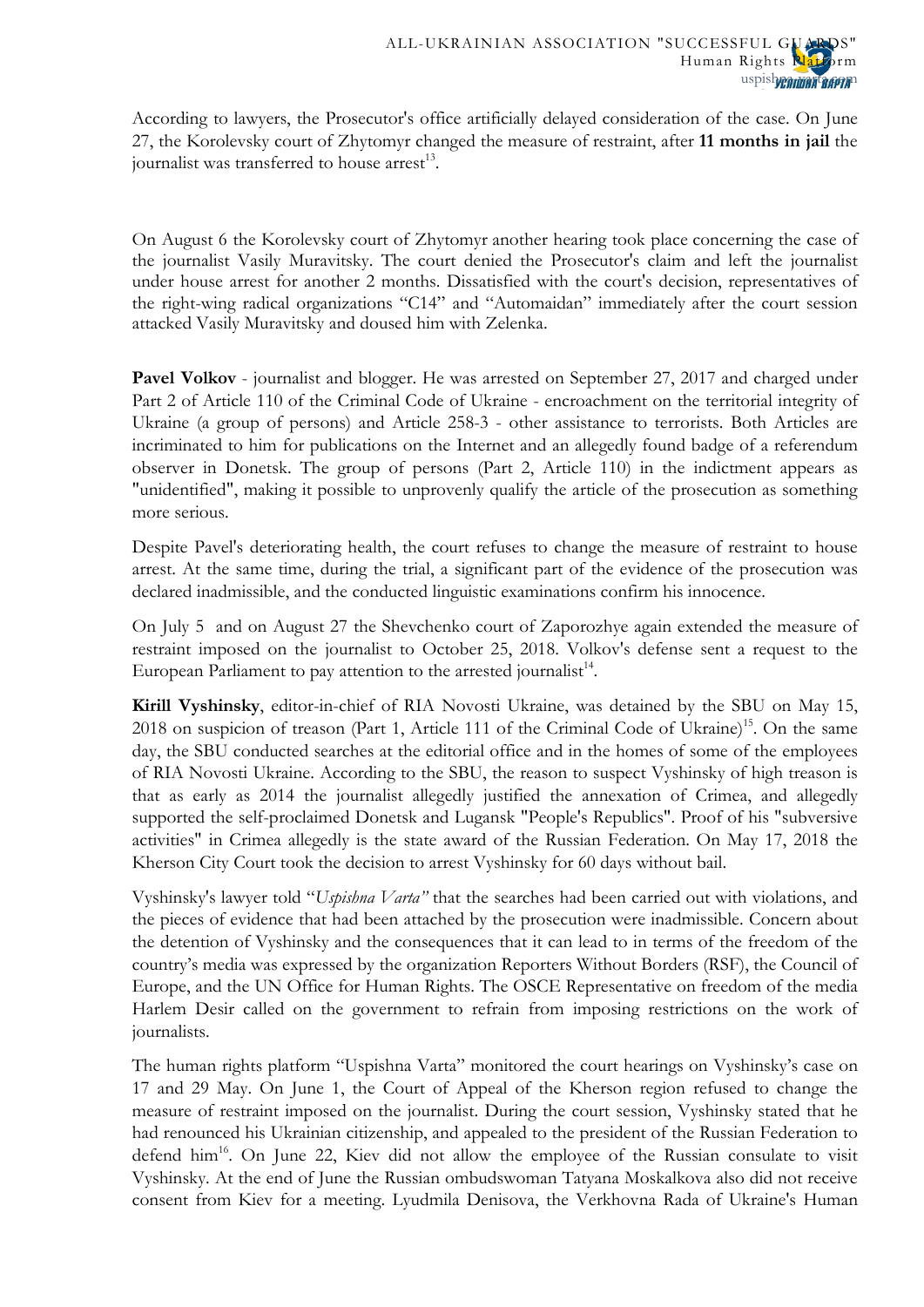Rights Commissioner, said that until she is allowed to visit Ukraine's political prisoner Oleg Sentsov, the Russian ombudswoman would not be allowed to see Vyshinsky.

On July 11, the Kherson City Court once again sastisfied the Prosecutor's Office's request to extend the term of the editor-in-chief of RIA Novosti Ukraine Kirill Vyshinsky's detention for another 60 days. The lawyer Andrey Domansky petitioned the court to take his client out on bail, arguing that he has many years of experience in human rights and social activities.

After reviewing the response of the government of Ukraine that was addressed to the European Federation of Journalists, the human rights platform "Uspishna Varta" [stated](https://uspishna-varta.com/ru/novyny/obvineniya-v-adres-kirilla-vyshinskogo-osnovyvayutsya-na-informacii-sajta-stop-fake) that the government's position **in the case of Kirill Vyshinsky** is contrary to international law and the legislation of Ukraine. Based on the government's response, RIA "Novosti Ukraine" is not recognized by the authors of the document as a media agency or office of any of the Russian state news agencies registered in Ukraine. In their accusations against Vyshinsky, law enforcement bodies refer not to the results of the official examination of the content of the site, but to the information of the non-governmental organization with an controversial reputation "StopFake"<sup>[14](#page-12-0)</sup>.

# **Detention of Internet users for posts on social networks**

**Detention for posts on social media.** After the publication of the decree of President Poroshenko on the prohibition of the Russian social networks *VKontakte* and *Odnoklassniki* in Ukraine in May 2017, during 2017-2018 the SBU publicly stated the facts of detaining persons who, as a rule, were called either administrators of "anti-Ukrainian" groups on social networks, or were the authors and/or distributors of "anti-Ukrainian posts". The detention of users of social networks continued in April-June 2018.

The SBU didn't report either the names or the place of residence of the detainees, and thus human rights defenders and lawyers cannot respond quickly to such cases.

<span id="page-14-0"></span><sup>14</sup> <https://uspishna-varta.com/ru/novyny/obvineniya-v-adres-kirilla-vyshinskogo-osnovyvayutsya-na-informacii-sajta-stop-fake>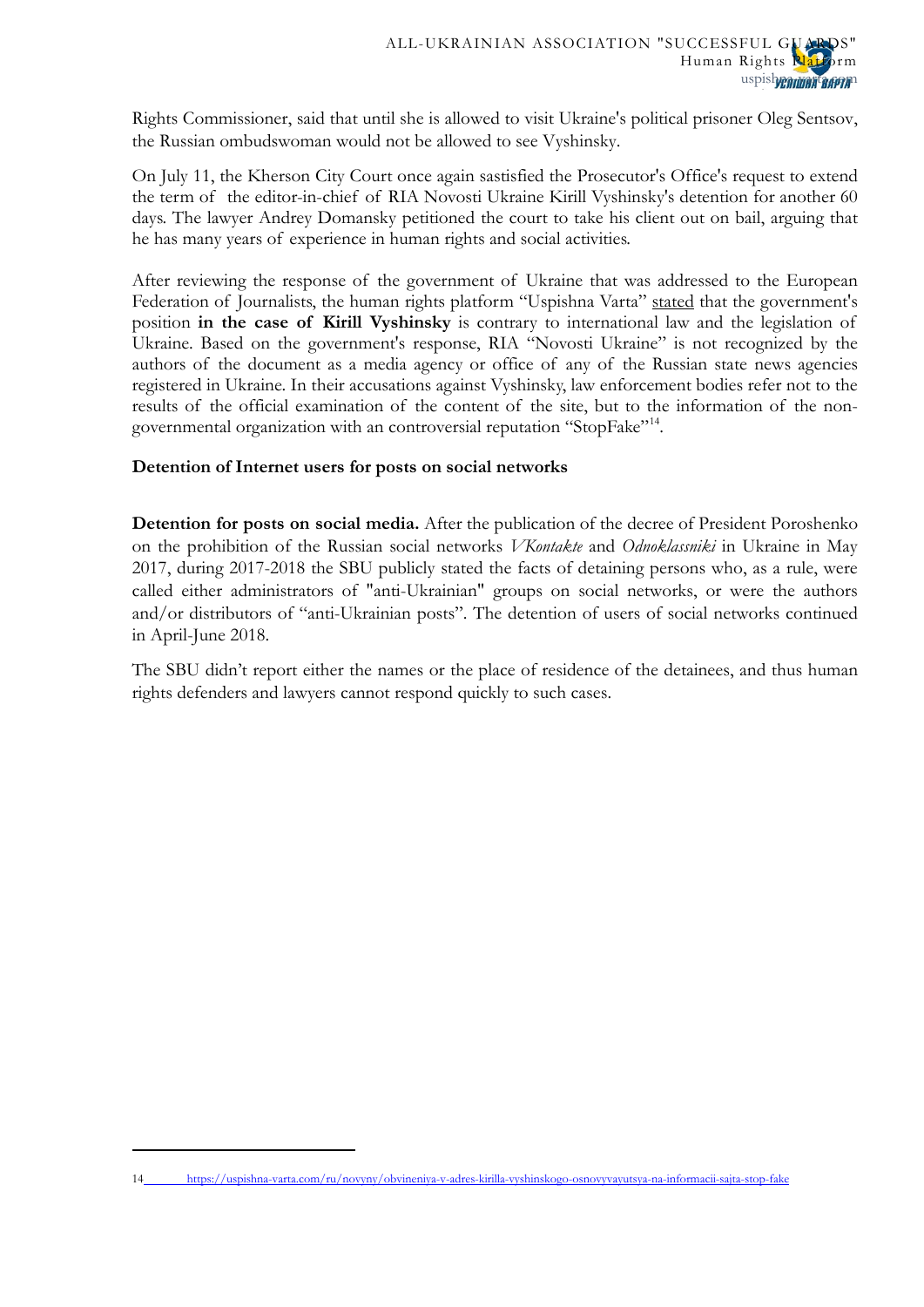According to the statistics contained on the website of the Prosecutor General of Ukraine, **273 reports** on crimes under article 109 of the Criminal Code of Ukraine were entered into the Unified register of pre-trial investigations for the period 2017 and the first half of 2018. During this period, the Prosecutor's Office sent 182 indictments to the court (article 291 of the Criminal Procedure Code of Ukraine) to resolve the issue of guilt and 6 claims for the use of coercive measures of a medical nature (article 292 of the Criminal Procedure Cod of Ukraine) - if a person committed a crime in a deranged condition or became ill with mental illness after committing a crime. I.e., there are 188 criminal proceedings in the courts of Ukraine.

However, the end result of consideration in court is not so impressive. According to the Unified state register of court decisions, the courts of Ukraine considered only 14 indictments of the Prosecutor under article 109. And most of them are accusations of public calls to violently change or overthrow the constitutional system or seize state power, as well as the distribution of materials calling for such actions. i.e., we are talking about *users of social networks, journalists, and political activists who used their right to freedom of speech and opinion*.

In 9 of the 14 judicial decisions under article 109 that were considered by the courts, the defendants admitted their guilt in full. As a consequence, the court limited itself to questioning the accused or approving an agreement between the accused and the Prosecutor for a guilty plea.

As a rule, the charges are generalized and simplified. Objective and subjective elements of the crime are not specified at all: the procedure established by the Constitution and the Laws of Ukraine for the establishment and operation of Supreme bodies of state power, the violation of which poses a threat to the security of the state in the political sphere, is not disclosed.

# **The frequency of the practice the indicting the accused under article 109 in a pre-trial deal suggests that prosecutors simply have no evidence to prove their accusations in court.**

Despite the great exertion of pressure and control in these criminal cases, the judges acquit the suspect when they start to defend themselves, using their procedural rights. Of the 14 trials we reviewed under article 109, in 2 cases the court cases resulted in acquittal.

### **Deportation and non-admission of foreign journalists**

During 2015-2018, the Security Service of Ukraine (SBU) and the National Security and Defense Council of Ukraine (NSDC) consistently introduced restrictive measures on the work of foreign, primarily Russian journalists in Ukraine. Contrary to the recommendations and comments of international organizations and monitoring missions, the practice of deportation and non-admission of foreign journalists in Ukraine continues.

*The practice of deporting and banning foreign journalists from entering Ukraine, regulated by the decisions of the National Security Council and carried out by the SBU, is a violation of Ukraine's international obligations in the field of human rights. In particular, OSCE participating States have committed themselves to ensuring the conditions for journalists from one participating state to work in other participating States. The decision of the National Security Council to ban from entry a number of foreign journalists should be canceled.*

On February 19, 2015 the SBU published a l**ist of more than 100 media agencies of the Russian**  Federation (including TV channels, news agencies, newspapers and Internet resources) whose journalists are no longer allowed to attend the press events of state bodies until the end of the anti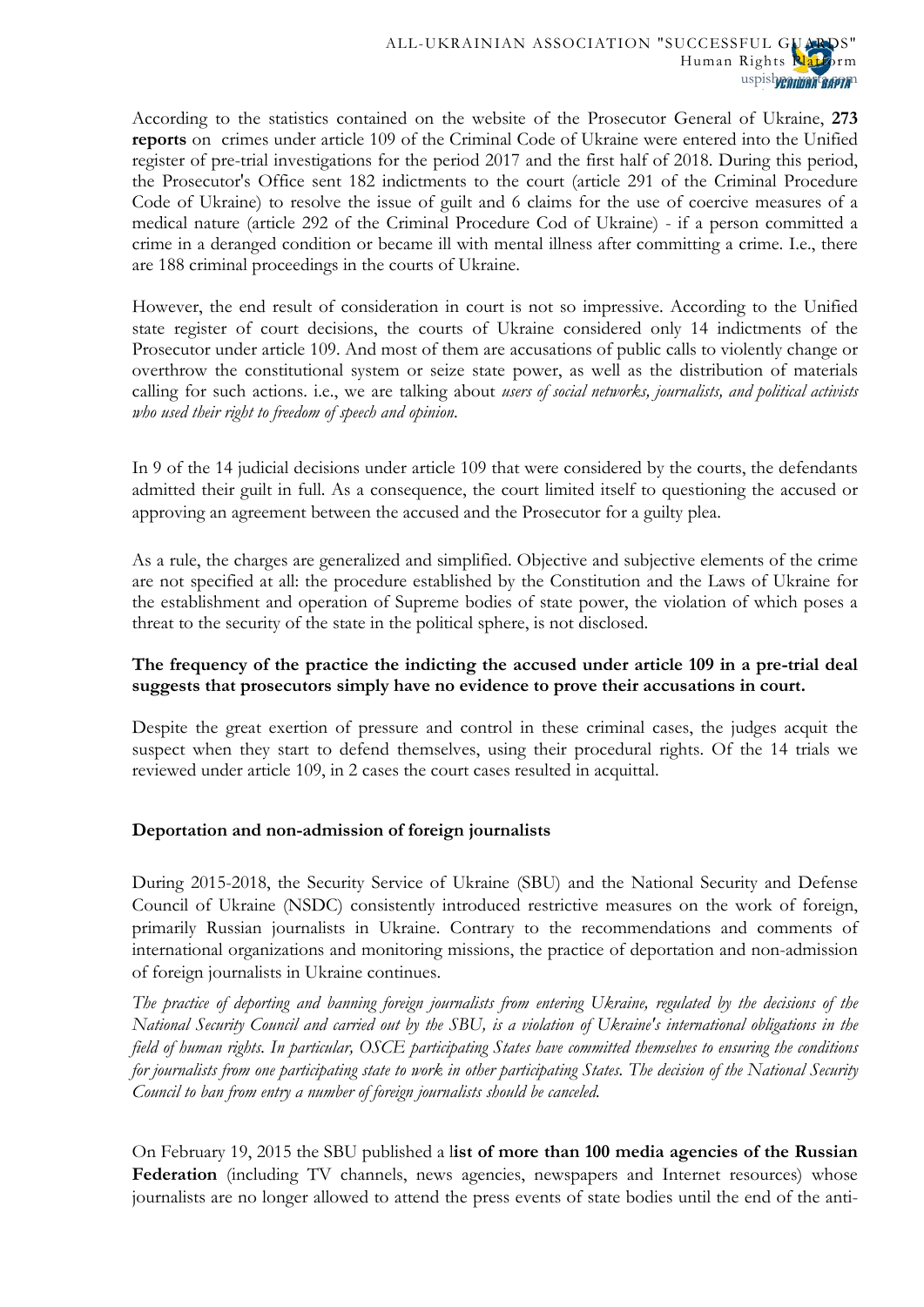terrorist operation (from April 30, 2018 it is named the Operation of United Forces) in Donbass. A number of journalists from Russia were also not allowed to enter Ukraine and were denied entry for the next five years.

On September 16, 2015 President Poroshenko signed a decree on the decision of the National Security Council (September 2, 2015), in which **41 people from among foreign journalists and bloggers** (mostly Russian) were added to the list of 388 other persons (media professionals, artists, politicians) who were banned from entering Ukraine for a year. On May 31, 2016, the decree<sup>[15](#page-14-0)</sup> of President Poroshenko expanded the original list of persons on who restrictive measures were imposed, and sanctions were put on **17 more Russian journalists**.

On July 8, 2016 the press center of the "Headquarters of the anti-terrorist operation" appealed to the SBU to suspend the accreditation of two Ukrainian and one Russian journalist who made a report from Avdeevka (Donetsk region).

On August 14, 2017 the SBU detained and deported the correspondent of the TV channel "Rossiya 24" *Tamara Nersesyan*, who was charged with damaging the national interests of Ukraine. She was banned from entering the country for the next three years. On July 26, for the same reasons, the SBU deported her colleague **Mariya Knyazeva** and banned her from entering the country on the basis of biased coverage of the situation in Ukraine<sup>[16](#page-16-0)</sup>. On 25 August 2017, the SBU refused to accredit two Spanish journalists **Antonio Pampliega** and **Manuel Ángel Sastre**, forbidding them entry for 3 years for "activities against the national interests of Ukraine".

On August 30, 2017 **Anna Kurbatova**, a journalist working for the Russian Channel 1, was detained by representatives of the SBU and deported from Ukraine. "This is how it will be for anyone who dares to disgrace Ukraine," said the official press-secretary of the SBU, commenting on the situation $17$ .

On May 2, 2018 the State Border Service at the request of the SBU [didn't allow](https://dpsu.gov.ua/ua/news/Prikordonniki-ne-propustili-dlya-visvitlennya-podiy-v-Odesi-gromadyan-Italii-CHehii-ta-Rosii/) journalists from Italy, the Czech Republic, and Russia into Ukraine to cover commemorative events in Odessa, citing the fact that these journalists previously "unfairly covered the events in Ukraine"<sup>18</sup>.

On June 26, the State Border Service did not permit entry to a South African citizen, the "Russia Today" correspondent **Paula Slier**, and the Russian TV presenter, representative of the Union of Journalists of Russia **Evgeny Primakov**, who arrived in Kiev for the OSCE conference.

On July 10 the **British journalist John Warren** was not allowed to enter Kiev and was banned from entry for 3 years because of unauthorized visits to the Crimea in September-October 2015.

On July 18, the SBU banned the Chairman of the Union of Journalists of Russia **Vladimir Solovyov** from entering the country for three years.

### **Status of societal respect for the right to freedom of opinion and expression**

The report of the monitoring mission of the UN OHCHR<sup>[19](#page-16-3)</sup> in the annual report of the US State Department on "Human Rights Practices for [20](#page-16-4)17"<sup>20</sup> noted that violence and harassment against journalists in Ukraine remained a problem during 2016-2017. Human rights groups and journalists

**.** 

<span id="page-16-5"></span><span id="page-16-4"></span><http://www.ohchr.org/Documents/Countries/UA/Ukraine15thReport.pdf>

<sup>15</sup> On May 31, 2016 the Decree of the President on the enactment of the decision of the National Security Council from May 20, 2016 "On some personal special restrictive measures (sanctions)

<span id="page-16-0"></span><https://ria.ru/world/20170726/1499199922.html> 17 <https://www.facebook.com/giolena11/posts/1418205421561265>

<span id="page-16-1"></span><sup>18</sup> <https://dpsu.gov.ua/ua/news/Prikordonniki-ne-propustili-dlya-visvitlennya-podiy-v-Odesi-gromadyan-Italii-CHehii-ta-Rosii/>

<span id="page-16-3"></span><span id="page-16-2"></span><sup>19</sup> Report on the human rights situation in Ukraine 16 May to 15 August 2016 (№15)

<sup>20&</sup>lt;sup>-</sup> Country Reports on Human Rights Practices for 2017 https://www.state.gov/j/drl/rls/hrrpt/humanrightsreport/index.htm?year=2017&dlid=277231#wrapper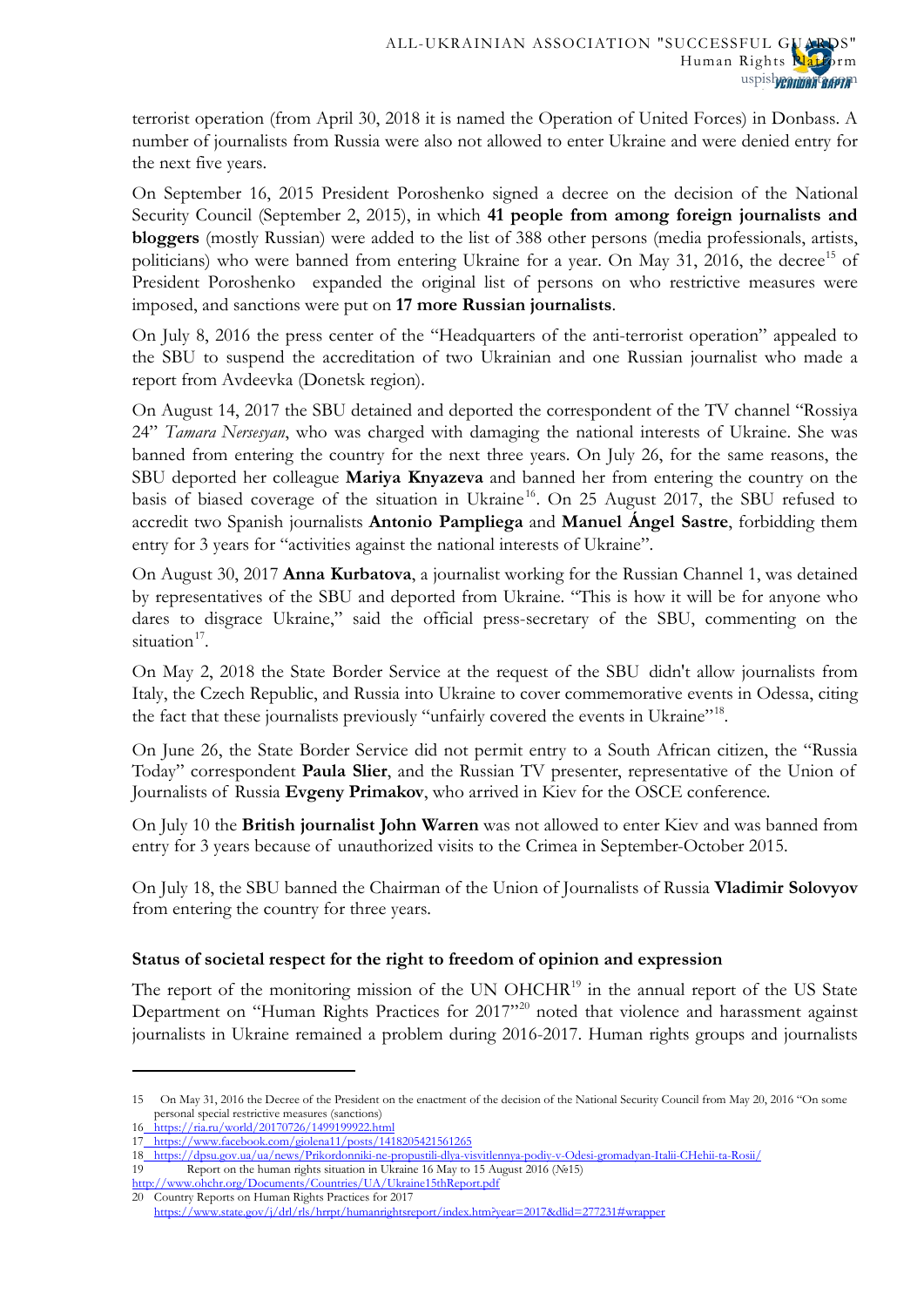have criticized the government's inaction in addressing these crimes, which creates a culture of impunity.

## **Physical violence against journalists in connection with their professional activity**

According to the monitoring "I**ndex of physical safety of journalists in Ukraine**", which the National Union of Journalists carries out together with partner organizations, during 7 months of 2018 **53 incidents** of physical aggression against journalists were recorded.

At the end of 2017, the National Union recorded 90 cases of physical aggression against media employees. Among the regions where media representatives are attacked most often - Kiev and the Kiev region (29 incidents); Odessa (10), and Donetsk (6)<sup>[21](#page-16-5)</sup> The organization requires law enforcement bodies to publicly report on the investigation of crimes against journalists and to make efforts to actually punish the attackers. The media community also demands parliamentary hearings on the physical safety of journalists.

On May 14, 2015 the Parliament adopted the law on amendments to the Criminal Code of Ukraine that stipulate **increased punishment for threats or violence against journalists**. In addition to the existing provision of article 171 (obstruction of professional activities of journalists), which was rarely put into practice because of its ambiguity, four additional articles were added. They stipulate criminal liability for threats and bodily harm to journalists or their families, intentional damage to journalist's property, violation of the rights to life, and detention of a journalist as a hostage. The UN OHCHR considered that the law can make a positive contribution to the protection of media workers and promote freedom of expression in Ukraine<sup>22</sup>.

There is still **no progress in investigating the murders of journalists and bringing suspects to justice.**

On June 1, 2018 the Prosecutor General Yury Lutsenko said on the air of the Ukrainian TV channel that there is no progress in the investigation into any of the narratives in the case of the murder of journalist **Pavel Sheremet**, who was blown up in his car on July 20, 2016. An alternative investigation conducted by independent organizations revealed that investigators had not questioned key witnesses and that the security camera recordings had not been verified.

On June 7, the Shevchenkovsky court re-started the preparatory hearing on the case of the murder of journalist **Oles Buzina** (killed on April 16, 2015), canceling all previous results of the case. Scheduled for June 15, the next hearing on the case of the murder of Buzina was postponed to August 9 for a formal pretext - the jury did not issue a memo.

Meanwhile, in the corridor representatives of right-wing radical groups shouted slogans: "Judge the separatist and not the soldiers!", "Judges remember, power is not eternal!", "Disqualify the judges!".

The process of reading the indictment to those accused of murdering the journalist Vyacheslav Veremiy (killed in 2014) continues, the Darnitsky district court continues to extend the period of detention of an accomplice to the murder of the journalist until September 13.

<span id="page-17-1"></span><sup>21</sup> <http://nsju.org/index.php/article/6822>

<span id="page-17-0"></span><sup>22</sup> Report on the human rights situation in Ukraine 16 February to 15 May 2015, paragraph 72 <http://www.ohchr.org/Documents/Countries/UA/10thOHCHRreportUkraine.pdf>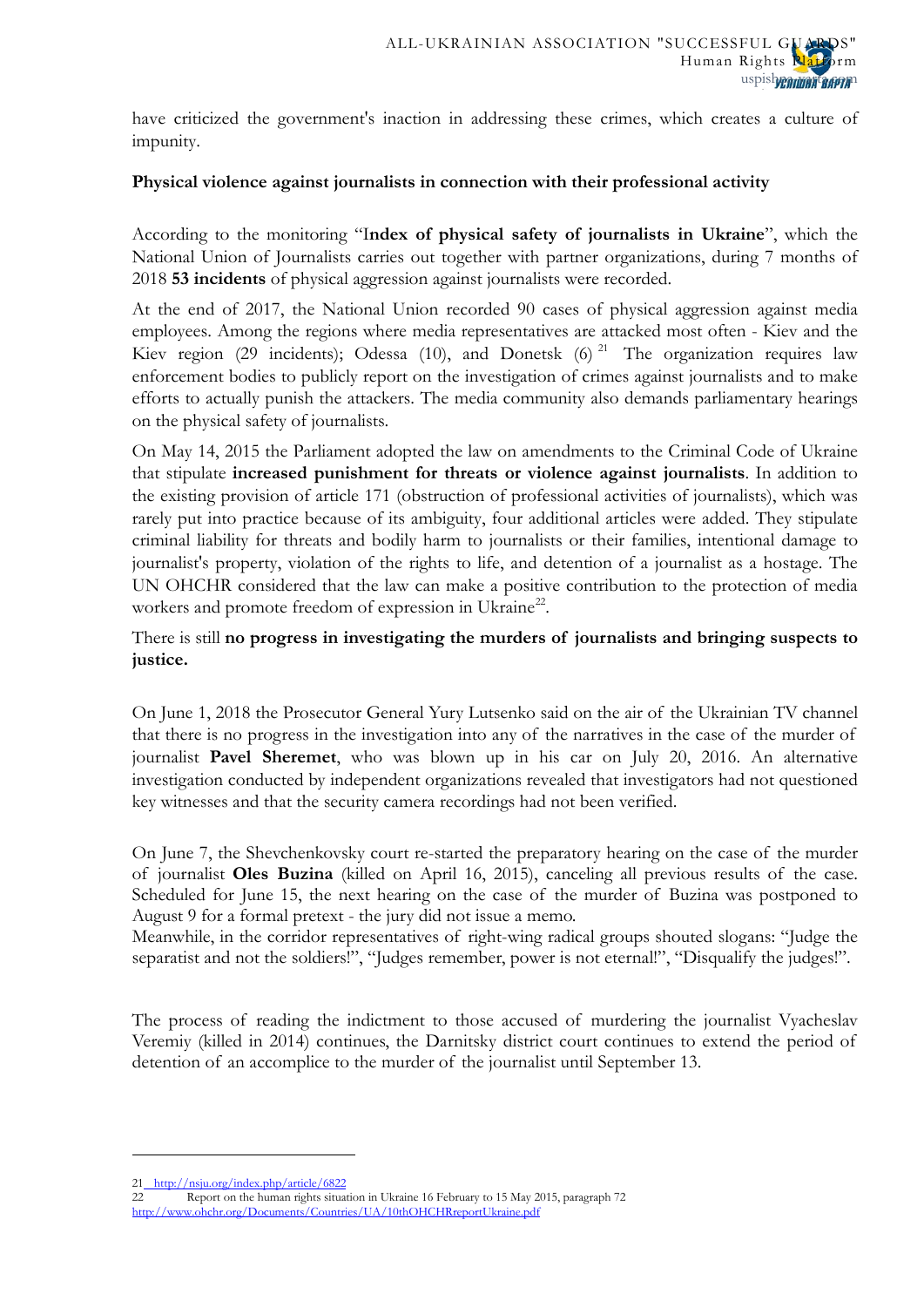Police inaction and the lack of punishment for attacks on, and even the murders of journalists has generated a **wave of violence of right-wing radical groups against media representatives who "nationalists" consider to be "separatists"**. Law enforcement bodies do not prevent the riots and attacks of such groups, and they are not held accountable for the commission of crimes.

In addition, the following facts of attacks, including by right-wing radical groups against media and journalists, during 2017-2018 were documented:

On December 12, 2017 the journalist of the "NewsOne" channel **Ruslan Kotsaba** was beaten up on one of the streets of Kiev whilst polling citizens. The likely offender, who belonged to a far-right organization ("Right Sector"), posted information about the attack on Facebook.[23](#page-17-1)[24](#page-18-0)

On January 25, 2018 about 50 members of far-right groups broke into the **office of the "Union of Orthodox Journalists"** (linked to the Ukrainian Orthodox Church), insulted the members of the Union, and checked the information on their computers. The police present at the scene did not intervene. The group "C14" posted on Facebook a video of the attack committed by its members against the office.

According to the UN OHCHR, on 3 February, 2018 a female reporter was blocked by members of the far-right "C14" group, who threatened her. The police officers who were present did not intervene. On February 13, members of the far-right organization "Right Sector" forcibly took the journalist out of the courtroom in Odessa, calling him a "separatist". The police who were present in the courtroom did not intervene. A criminal case was initiated under Article 171 of the Criminal Code<sup>25</sup>.

On May 19, 2018 members of the right-wing nationalist group "C14" in **Kiev** during the right-wing radical March threatened to exercise physical violence and to restrict the freedom of the correspondent of the **Youtube channel [KTime](https://www.facebook.com/KlymenkoTime/?fref=mentions)** Maksim Osovsky, preventing the implementation of journalist activities<sup>26</sup>.

On 20 July, 2018 the well-known blogger **Pavel Khomiv** was beaten up in **Lvov**. According to preliminary information, the incident involved former members of the radical group "Right Sector". Law enforcement officers detained the attackers at first, but then soon released them.

On June 21, 2018 during a protest of nationalists in Kiev near the patrol police department the journalist of "**Sharij.NET**" Antonina Beloglazova suffered as a result of the actions of a malefactor, who poured an unknown transparent substance with a notable chemical smell on her head from a plastic bottle.

On the eve of a procession (July 27, 2018) disturbing news came from the information and educational department of the Ukrainian Orthodox Church about threats being made to children by members of radical groups with symbols of the organization "Svoboda" and an [attack](http://news.church.ua/2018/07/25/nacionalradikali-pogrozhuyut-dityam-ta-pobili-zhurnalista-yakij-napisav-stattyu-pro-molodizhnij-pravoslavnij-tabir-na-chernigivshhini/) on the editor of the local **newspaper "Vesti Borznyanshchiny"** Sergey Bliznyuk, who wrote an article about an Orthodox youth camp in the **Chernigov region**. The clergy and laity unanimously adopted an [appeal to the President and](https://spzh.news/ru/news/55050-nezhinskaja-jeparkhija-obratilisy-k-prezidentu-v-svyazi-s-napadenijami-radikalov) Minister of Interior in connection with the attacks on the Orthodox children's camp and the beating up of a journalist.

 $\overline{a}$ 

<span id="page-18-3"></span><sup>23</sup> <https://rian.com.ua/video/20171212/1030364364/pravosek-udaril-v-listo-kotsabu.html>

<span id="page-18-0"></span><sup>24</sup> <https://rian.com.ua/video/20171212/1030364364/pravosek-udaril-v-listo-kotsabu.html>

<span id="page-18-1"></span><sup>25</sup> A report on the situation with human rights in Ukraine November 16, 2017 − 15 Feb 2018 (No. 20), paragraph 85 [http://www.ohchr.org/Documents/Countries/UA/ReportUkraineNov2017-Feb2018\\_RU.pdf](http://www.ohchr.org/Documents/Countries/UA/ReportUkraineNov2017-Feb2018_RU.pdf)

<span id="page-18-2"></span><sup>26</sup> <https://www.facebook.com/UspishnaVarta/posts/401001283699365>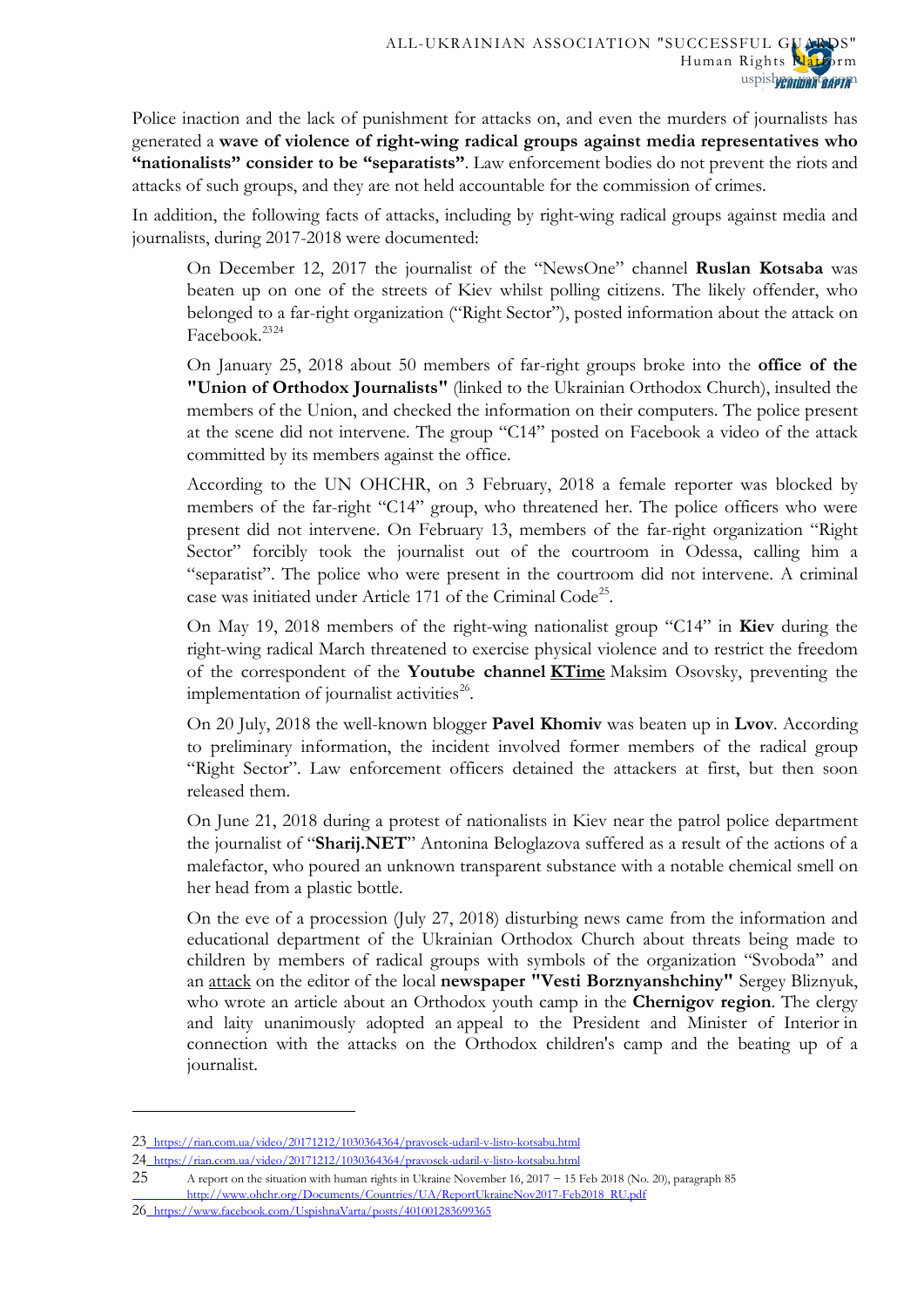On August 3, 2018 in Kiev at the **"Ukrainski Novini" press center** about 20 representatives of an unknown right-wing radical group tried to disrupt the press conference. The attackers littered the press center with leaflets and threw chicken eggs [at the speakers,](https://vesti-ukr.com/kiev/297691-v-kieve-na-press-tsentr-ukrajinskikh-novin-napali-radikaly) as well as the administrator of the press center. The staff of the agency called the police, who arrived at the scene after the attackers had left.

## **Hate speech and the website "Mirotvorets"**

Both Ukrainian and international organizations have repeatedly expressed concern about the activities of the "Mirotvorets" website[27,](#page-18-3) which publishes lists of people (along with their personal data) who are allegedly associated with armed groups and are designated as "terrorists". Such a list violates the presumption of innocence, the right to privacy, and the protection of personal data<sup>[28](#page-19-0)</sup>.

The website was created in 2014 and positions itself as the "Internet representation of the Center for Research of Signs of Crimes against the National Security of Ukraine, Peace, Humanity, and the International Law". The website contains an open [database of the personal data](https://ru.wikipedia.org/wiki/Персональные_данные) of people gathered illegally [\(hacking,](https://ru.wikipedia.org/wiki/Взлом_программного_обеспечения) [phishing\)](https://ru.wikipedia.org/wiki/Фишинг) and via [open source intelligence](https://ru.wikipedia.org/wiki/OSINT) and published without the consent of those people whose data is being published, and who the authors call ["separatists"](https://ru.wikipedia.org/wiki/Сепаратизм_на_Украине)or "agents of the Kremlin". The [Ministry of Internal Affairs of Ukraine,](https://ru.wikipedia.org/wiki/Министерство_внутренних_дел_Украины) [SBU,](https://ru.wikipedia.org/wiki/Служба_безопасности_Украины) and departmental and other law enforcement bodies of the country were listed among the partners of the website (since its launch and until May 13, 2016). The adviser to the Minister of Internal Affairs Anton Gerashchenko openly declares that he is the initiator of the creation of this website.

On 10 May, 2016 the "Mirotvorets" website published the personal data of 4,068 Ukrainian and foreign journalists who were reportedly accredited to work in the "Donetsk People's Republic". In particular, they published the names, phone numbers, and addresses of the journalists of global media such as *AFP*, *Al Jazeera*, *Le Monde*, *BBC*, *Reuters*, and *Forbes*. The list also includes nonjournalists who worked in Donetsk before the conflict.

The *UN OHCHR* expressed concern that the people on this list are portrayed in the regions controlled by Ukraine as cooperating with terrorists, and this could put them at risk. The OHCHR recalled the importance of ensuring the protection of personal data in order to prevent abuse, and notes that the website that published the data is the same website that is used by government forces at the contact line checkpoint.

On May 24, 2016 the website "Mirotvorets" published the data of another 304 media employees (300 foreign and 4 Ukrainian), which led to negative consequences for the persons included in this list. Some media workers received threats and insults and were called "separatists". A number of journalists stated that their bank accounts had been frozen because they had been included in the list or had criticised the events of Maidan. The UN OHCHR also noted an increase in the online attacks of "trolls" and disinformation campaigns in social media against activists and media professionals involved in investigative journalism and transparency issues. Physical and online attacks are often not investigated, or investigations are delayed $^{29}$  $^{29}$  $^{29}$ .

Human Rights Watch, in a report on the results of 2016, stressed that journalists were attacked by nationalists in connection with their work in the East of Ukraine. The authorities began an

**.** 

<span id="page-19-0"></span>28 Report on the human rights situation in Ukraine 16 February to 15 May 2015 (№10) <http://www.ohchr.org/Documents/Countries/UA/10thOHCHRreportUkraine.pdf>

<sup>27</sup> <https://myrotvorets.center/>

<span id="page-19-2"></span><span id="page-19-1"></span><sup>29</sup> Report on the human rights situation in Ukraine 16 May to 15 August 2017 (№19) [http://www.ohchr.org/Documents/Countries/UA/UAReport19th\\_EN.pdf](http://www.ohchr.org/Documents/Countries/UA/UAReport19th_EN.pdf)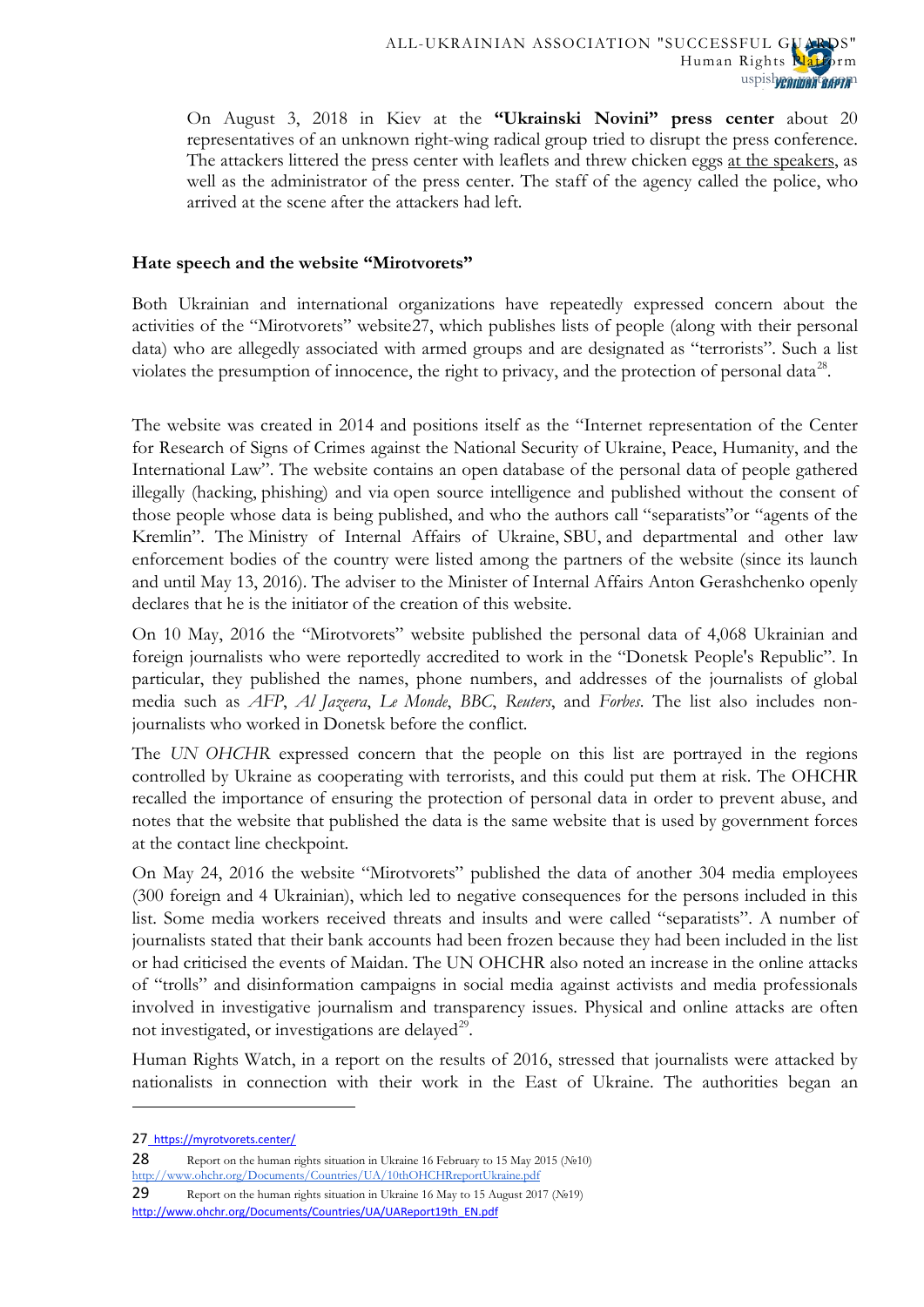investigation, but the publication of such a list was welcomed among high-ranking officials. Subsequently, several of the journalists were threatened  $30$ .

After a significant international response, the National Police opened criminal proceedings against the "Mirotvorets" website on 7 July 2017, and the Parliamentary Commissioner for Human Rights called for the website to be closed. However, as of May 25, 2018, both the activities of the "Mirotvorets" website and attacks on the editorial offices of major media holdings and individual journalists remain unsolved; the perpetrators have not been brought to justice. The "Mirotvorets" website is still operational.

In December, 2014 **Anton Gerashchenko**, a people's deputy from the "People's Front" faction and adviser to the Minister of Internal Affairs **Arsen Avakov**, publicly called himself the **initiator of the creation of the website**.

Gerashchenko himself indicates **Georgiy Tuka**, who in 2015-2016 headed the Lugansk regional military-civil administration, and since 2016 - the **Deputy Minister for temporarily occupied territories and internally displaced persons of Ukraine**, as the **founder of this website**.

At the same time, according to the open register of public organizations of the Ministry of Justice, the "**Center for Research of Signs of Crimes against the National Security of Ukraine, Peace,**  Humanity, and the International Law" named by Gerashchenko isn't officially registered as a public organization. But there is some organization called "**Narodny Tyl**", the founder and head of which is Georgiy Tuka.

The specified Internet resource has several IP-addresses located outside Ukraine.

**Thus, it is almost impossible to ban and close the website "Mirotvorets", as well as to exclude a person from the list of this website via the ruling of the national courts.**

In addition to this, it is common practice when Ukrainian citizens are found guilty without trial only because of the fact that they were included in the list of the website "Mirotvorets". All of this, in the government's opinion, does not affect the protection of personal data expressed in the relevant Law. **Thus, the state maintains this illegal practice by its silence**.

Moreover, the **information on the "Mirotvorets" website** (to which information can be sent by any person) is **recognised by the courts of Ukraine when making decisions**.

Having studied judicial practice, the lawyers of "Uspishna Varta" came to the conclusion that the data of the "Mirotvorets" website is being used in court decisions at all stages - from the beginning of the pre-trial investigation to the conviction of the person:

Information on the "Mirotvorets" website is recognised by the Ukrainian courts as a sufficient basis for:

- Violating a person's banking confidentiality, extracting information from communication channels (phone numbers);
- Detention and election for a suspect of a preventive measure in the form of detention;
- Extending the period of detention of the accused for the reason that in their case, in the opinion of the prosecution, the appointment of the deprivation of liberty is expected;

<sup>30</sup> <https://www.hrw.org/ru/world-report/country-chapters/297738>